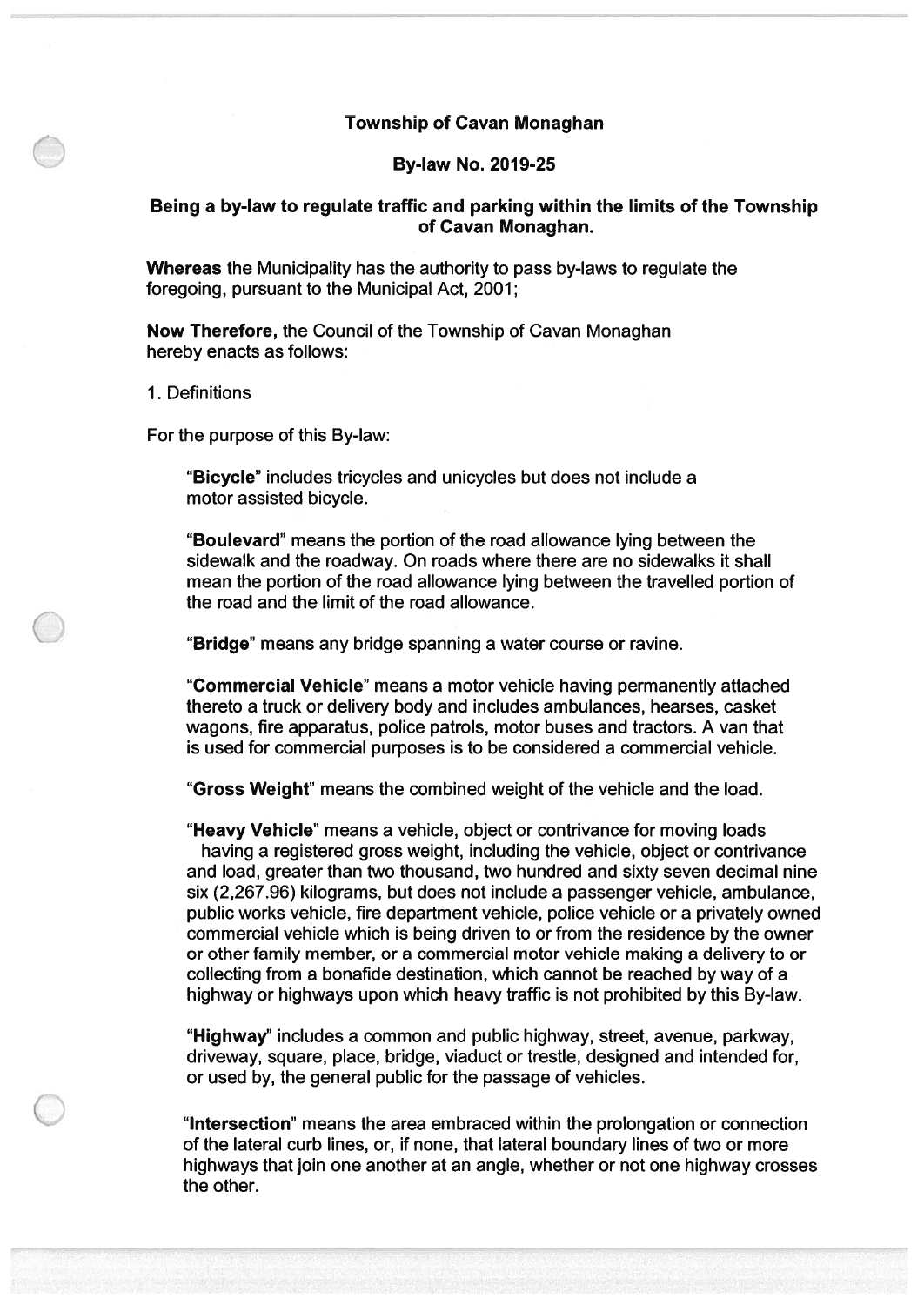"Minister" means the Minister of Transportation.

"Park or Parking" when prohibited, means the standing of a vehicle, whether occupied or not, excep<sup>t</sup> when standing temporarily for the purpose of and while actually engaged in, loading or unloading merchandise and passengers.

"Pedestrians" means persons afoot, persons in wheelchairs and children in wheeled carriages, sleds and wagons.

"Police Officer or Officer" means a member of the Ontario Provincial Police Force, Peterborough Polices Services or <sup>a</sup> Municipal Law Enforcement Officer authorized to enforce the provisions of this By-law, and designated as a Provincial Offences Officer and includes all other persons appointed as Provincial Offences Officers.

"Restricted Parking Area" means any of the locations named or described ir Schedules "B", "C", and "D" attached to and forming par<sup>t</sup> of this By-law.

"Roadway" means that par<sup>t</sup> of the highway which is improved, designated or ordinarily used for vehicular traffic, but does not include the shoulder, and, where a highway includes two or more separate roadways, the term "Roadway" refers to any one roadway separately but not to all roadways collectively.

"Sidewalk" means any sidewalk, pathway, footpath or other area forming par<sup>t</sup> of any highway or bridge or boulevard, or other means of walkways used by, or set apar<sup>t</sup> for, the use of pedestrians.

"Stand or Standing" when prohibited, means the halting of <sup>a</sup> motor vehicle, whether occupied or not, excep<sup>t</sup> when necessary to avoid conflict with other traffic or in compliance with the direction of <sup>a</sup> police officer, <sup>a</sup> traffic control sign or traffic control signal.

"Stop or Stopping" when prohibited, means the halting of <sup>a</sup> vehicle, even momentarily whether occupied or not, excep<sup>t</sup> when necessary to avoid conflict with other traffic or in compliance with the directions of a constable or other police officer, or of <sup>a</sup> traffic control sign or signals.

"Street" includes <sup>a</sup> common and public highway, street, avenue, parkway, driveway, square, place, bridge, viaduct or trestle, designed and intended for, or used by, the general public for the passage of vehicles.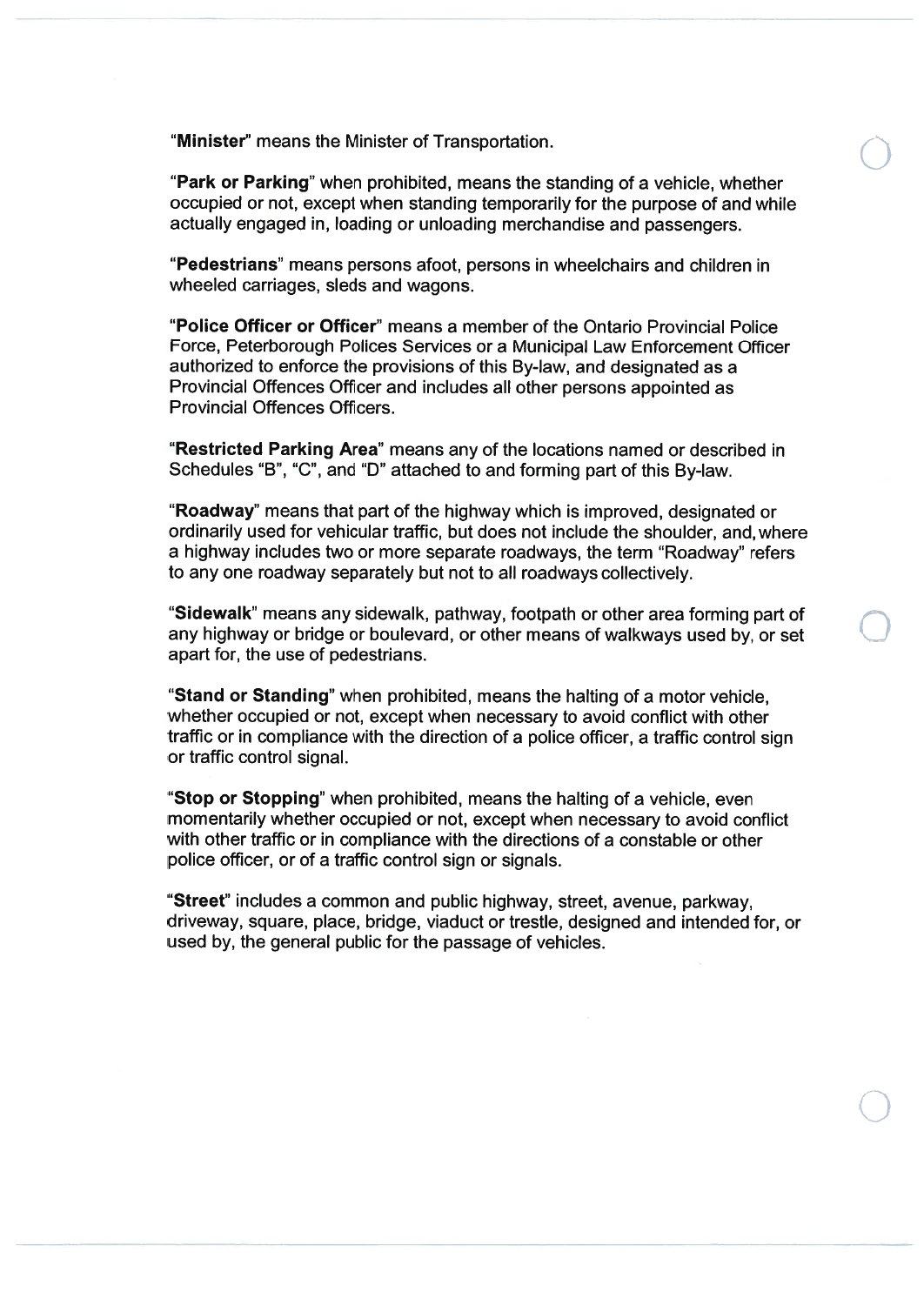"Time" where an expression of time occurs or where any hour or other period of time is stated, the time referred to shall be Eastern Standard Time, excep<sup>t</sup> in periods when Daylight Saving Time is in effect, such time shall be Eastern Daylight Saving Time.

"Traffic" includes pedestrians, ridden or herded animals, vehicles, buses and other conveyances, either singularly or together using any street for purposes of travel.

"Traffic Control Device" means any sign, roadway, curb or sidewalk marking, or other device erected or placed under the authority of the Municipal Council for the purpose of guiding or directing traffic.

"Vehicle" includes <sup>a</sup> bicycle, <sup>a</sup> motorcycle, motor vehicle trailer, traction engine, farm tractor, road building machine and any vehicle propelled or driven by any kind of power, including muscular power, but does not include <sup>a</sup> motorized snow vehicle or the cars of electric or steam railways running only upon rails.

## Part I — Traffic

| Enforcement                                              | 1.1 | The provisions of this By-law may be<br>enforced by an Ontario Provincial Police<br>Officer, Peterborough Police Services or a<br>Provincial Offences Officer or any persons<br>authorized to enforce the By-law.                                                                                                                                                                           |
|----------------------------------------------------------|-----|---------------------------------------------------------------------------------------------------------------------------------------------------------------------------------------------------------------------------------------------------------------------------------------------------------------------------------------------------------------------------------------------|
| <b>Stop Signs</b>                                        | 1.2 | The intersections on highways, or parts of<br>Highways, within the Township of Cavan<br>Monaghan, as described in Schedule "E",<br>attached to and forming part of this By-law,<br>shall be designated as "Stop" intersections                                                                                                                                                              |
| <b>Excavation &amp; Barricade</b>                        | 1.3 | No person or persons shall open<br>excavations, erect barricades, store earth or<br>construction materials, or park work<br>equipment on any portion of any highway<br>without first obtaining approval from the<br>Township of Cavan Monaghan Director of<br>Public Works, or his/her designate. Such<br>approval shall be registered with the Clerk of<br>the Township of Cavan Monaghan. |
| <b>Placement Material on</b><br><b>Township Property</b> | 1.4 | No person shall place snow, stones, soil,<br>rubbish or materials of any kind from<br>private property upon the highways,<br>boulevards or sidewalks of the Township<br>of Cavan Monaghan.                                                                                                                                                                                                  |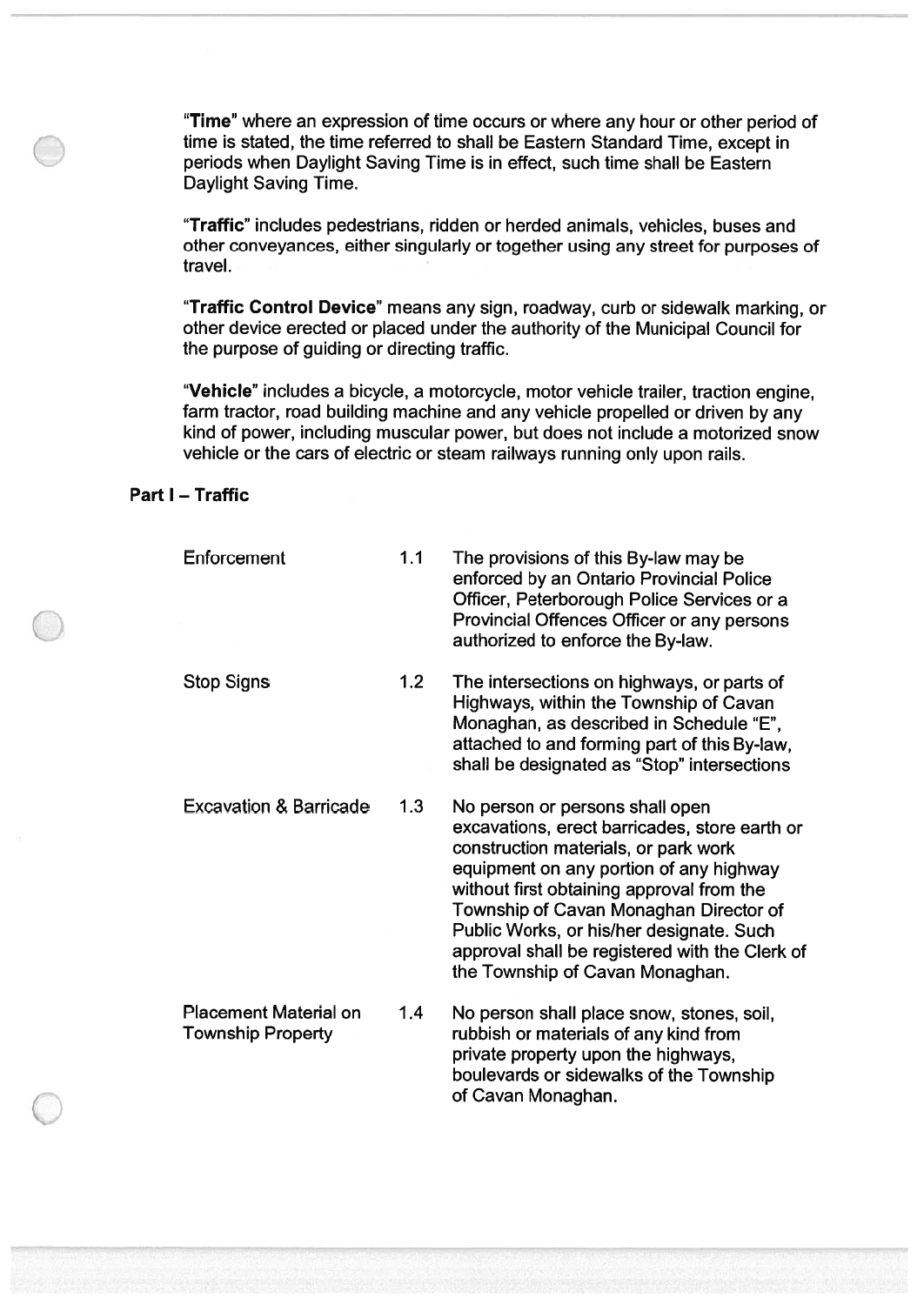| Remove/Injure<br><b>Traffic Signs</b>              | 1.5  | No person or persons shall, without lawful<br>authority, attempt to or, in fact, alter, deface,<br>injure, break down or remove any official<br>traffic control device or any inscription, shield<br>or insignia thereon, or part thereof.                                                                   |
|----------------------------------------------------|------|--------------------------------------------------------------------------------------------------------------------------------------------------------------------------------------------------------------------------------------------------------------------------------------------------------------|
| <b>Heavy Vehicles</b><br>Prohibited                | 1.6  | When properly worded signs have<br>been erected and are on display, no<br>person shall drive, move or otherwise<br>operate "Heavy Vehicles" upon any<br>highway or part of a highway named<br>or described in Schedule "J", attached to<br>and forming part of this By-law.                                  |
| <b>Load Restrictions</b>                           | 1.7  | When properly worded signs have been<br>erected and are on display, no person<br>shall operate a vehicle on a highway or part of<br>a highway if any axle of the commercial<br>vehicle or its trailer transmits to the highway a<br>weight in excess of 5 tonnes (5000 kg.)<br>between March 1 and April 30. |
| <b>Bicycle Riders to</b><br><b>Ride on Right</b>   | 1.8  | A person riding a bicycle on a roadway<br>shall ride as near to the right hand side of<br>the roadway as is practicable and shall<br>exercise due care when passing a<br>standing vehicle or one proceeding in the<br>same direction.                                                                        |
| <b>Motorized Snow</b><br>Vehicles after 11:00 p.m. | 1.9  | (a) No person shall drive a motorized snow<br>vehicle upon any highway within the<br>Township of Cavan Monaghan between<br>the hours of 11:01 p.m. and 7:00 a.m.                                                                                                                                             |
|                                                    |      | (b) Section (a) does not apply to a person<br>or persons driving a motorized snow<br>vehicle who is proceeding directly to the<br>residence of the registered owner of the<br>motorized snow vehicle or directly to a<br>place of employment or by emergency<br>services for emergency purposes.             |
| Maximum 15 KMH                                     | 1.10 | When properly worded Speed Limit signs<br>have been erected and are on display, no<br>person shall drive a motor vehicle at a rate<br>of speed greater than 15 kilometres per<br>hour on any highway or parts of a highway<br>described in Schedule "F", attached to<br>and forming part of this By-law.     |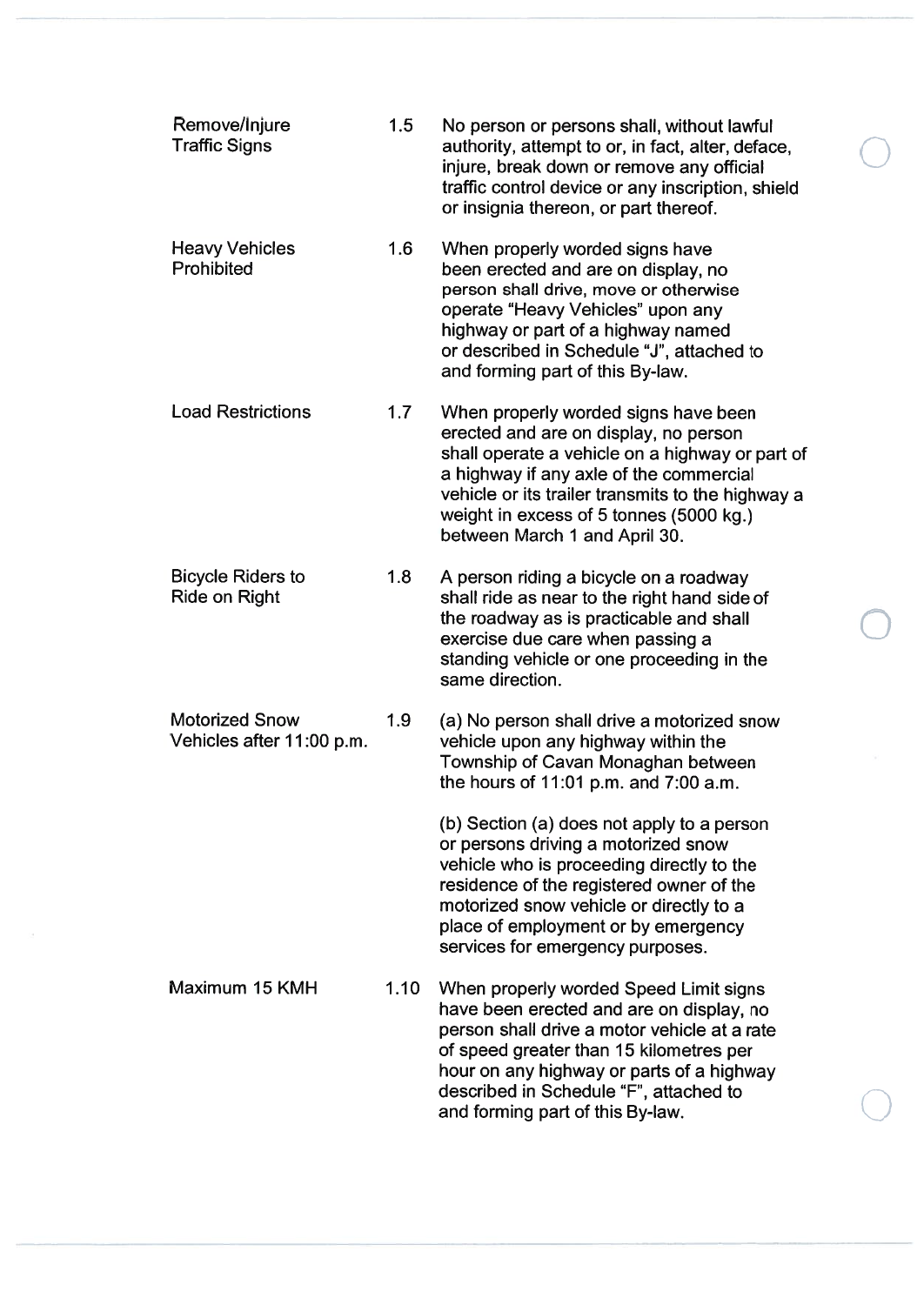| Maximum 40 KMH | 1.11     | When properly worded Speed Limit signs<br>have been erected and are on display, no<br>person shall drive a motor vehicle at a rate<br>of speed greater than 40 kilometres per<br>hour on any highway or parts of a highway<br>described in Schedule "G", attached to<br>and forming part of this By-law. |
|----------------|----------|----------------------------------------------------------------------------------------------------------------------------------------------------------------------------------------------------------------------------------------------------------------------------------------------------------|
| Maximum 50 KMH | $1.12 -$ | When properly worded Speed Limit signs<br>have been erected and are on display, no<br>person shall drive a motor vehicle at a rate<br>of speed greater than 50 kilometres per<br>hour on any highway or parts of a highway<br>described in Schedule "H", attached to<br>and forming part of this By-law. |
| Maximum 60 KMH | 1.13     | When properly worded Speed Limit signs<br>have been erected and are on display, no<br>person shall drive a motor vehicle at a rate<br>of speed greater than 60 kilometres per<br>hour on any highway or parts of a highway<br>described in Schedule "I" attached to and<br>forming part of this By-law.  |
| $II - Parking$ |          |                                                                                                                                                                                                                                                                                                          |

**Part** 

Parking Restricted 2.1 When properly worded signs have been erected and are on display, no person shall park <sup>a</sup> vehicle on any highway between the limits and periods of time as described in Schedule "A" attached to and forming par<sup>t</sup> of this By-law.

> (a) When properly worded signs have been erected and are on display, between the hours of  $9:00$  a.m. and  $6:00$  p.m., from Monday to Saturday inclusive, no person shall park <sup>a</sup> vehicle for any one period of time in excess of 15 (fifteen) minutes on those parts of streets named or described in Schedule "C".

(b) When properly worded signs have been erected and are on display at all entrances to the Millbrook Ward, no person shall park <sup>a</sup> vehicle on any street between the hours of 2:00 a.m. and 7:00 am.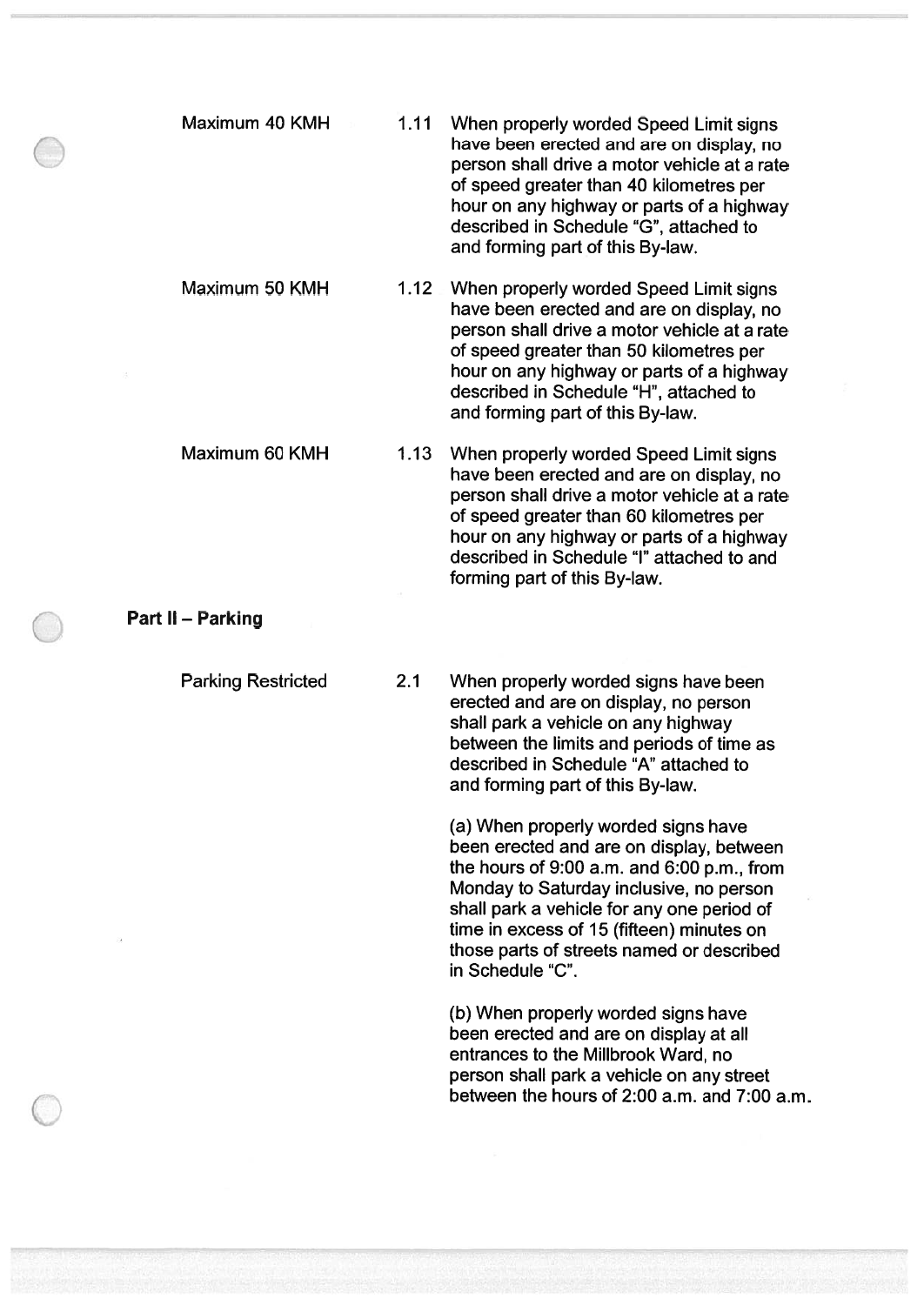|                            |     | of the same day from November 15 of one year<br>and April 1 of the following year.<br>(c) When properly worded signs have been<br>erected and are on display, between the hour<br>of 9:00 a.m. and 6:00 p.m., from Monday to<br>Saturday inclusive, no person shall park a<br>vehicle for any one period of time in excess of<br>(2) two hours on those streets or parts of<br>streets named or described in Schedule "D" of<br>this By-law. |
|----------------------------|-----|----------------------------------------------------------------------------------------------------------------------------------------------------------------------------------------------------------------------------------------------------------------------------------------------------------------------------------------------------------------------------------------------------------------------------------------------|
|                            |     | (d) When properly worded signs have been<br>erected and are on display, no person shall park<br>on a vehicle on the street except as permitted<br>by Schedule "K".                                                                                                                                                                                                                                                                           |
| <b>Parking Prohibited</b>  | 2.2 | When properly worded signs have been<br>erected and are on display, no person shall,<br>at any time, park a vehicle in the following<br>places within the Township of Cavan<br>Monaghan:                                                                                                                                                                                                                                                     |
|                            |     | (b) In any area described in Schedule "B",<br>Schedule "C", and Schedule "D",<br>attached to and forming part of this By-law.                                                                                                                                                                                                                                                                                                                |
| <b>No Parking General</b>  | 2.3 | No person, within the Township of<br>Cavan Monaghan, shall park a vehicle in any<br>of the following places;                                                                                                                                                                                                                                                                                                                                 |
|                            |     | (b) In front of a public or private driveway;                                                                                                                                                                                                                                                                                                                                                                                                |
|                            |     | (c) Within nine (9) metres of an<br>intersection;                                                                                                                                                                                                                                                                                                                                                                                            |
|                            |     | (d) Within three (3) metres of a fire<br>hydrant                                                                                                                                                                                                                                                                                                                                                                                             |
|                            |     | (j) On any highway between the hours of<br>12:01 a.m. and 7:00 a.m.                                                                                                                                                                                                                                                                                                                                                                          |
|                            |     | (k) On any highway in such a manner as to<br>obstruct or impede the removal of snow from<br>the highway.                                                                                                                                                                                                                                                                                                                                     |
| <b>Stopping Prohibited</b> | 2.4 | No person shall stop a vehicle in any of<br>the following places:                                                                                                                                                                                                                                                                                                                                                                            |

 $\overline{u}$ 

(d) In front of the entrance to <sup>a</sup> public lane or <sup>a</sup>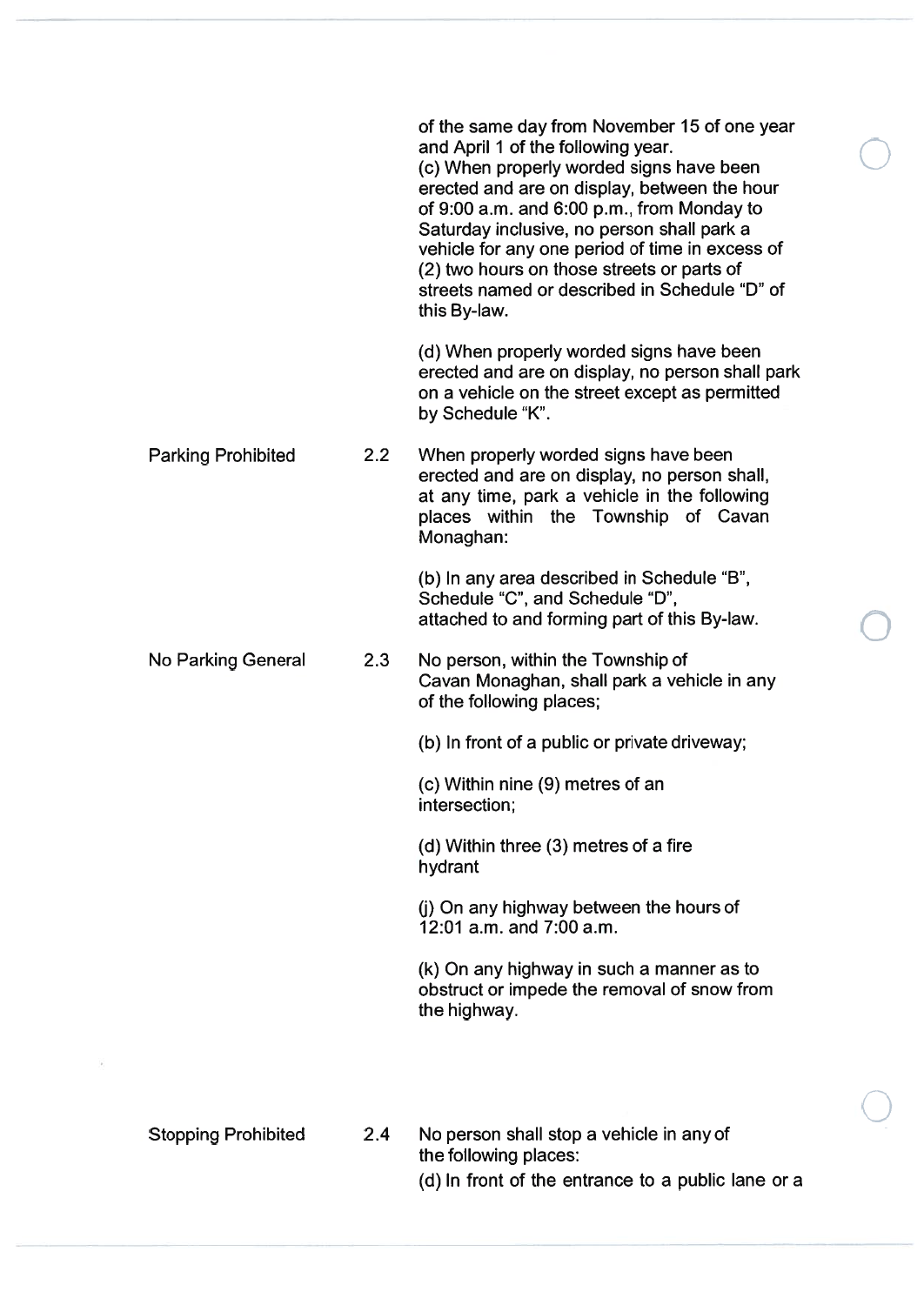private driveway or so as to preven<sup>t</sup> entry to or exit from such public land or private driveway;

(e) Within three (3) metres of <sup>a</sup> fire hydrant;

(i) On any highway in such <sup>a</sup> manner as to obstruct or impede the removal of snow from the highway.

(j) On any highway in such <sup>a</sup> manner as to preven<sup>t</sup> the convenient removal of another vehicle previously parked or standing;

(k) On the highway side of any vehicle pre viously parked or standing;

(I) Alongside or across from any obstruction or excavation in such <sup>a</sup> manner as to obstruct, impede or otherwise restrict the normal flow of traffic;

(m) Opposite another vehicle, parked or standing, on any highway wherein said highway is less than eleven (11) metres in width;

(n) On any highway as described in Schedule "A', attached to and forming par<sup>t</sup> of this By-law.

Penalties 2.5 Any person violating any of the provisions of this By-law is liable to the penalty as prescribed by the applicable law for each offence.

> Where <sup>a</sup> vehicle is found parked in contravention of the provisions contained in Part II of this By-law, an Ontario Provincial Police, Peterborough Police Services or <sup>a</sup> Provincial Offences Officer or <sup>a</sup> Municipal Law Enforcement Officer authorized to enforce the By-law finding the vehicle may have the vehicle towed away at the expense of the owner

By-laws Repealed 2.6 That all previous traffic By-laws are hereby repealed in their entirety.

Effective Date 2.7 This By-law shall come into force and take effect upon final passage by the Township of Cavan Monaghan and when signs have been erected and are on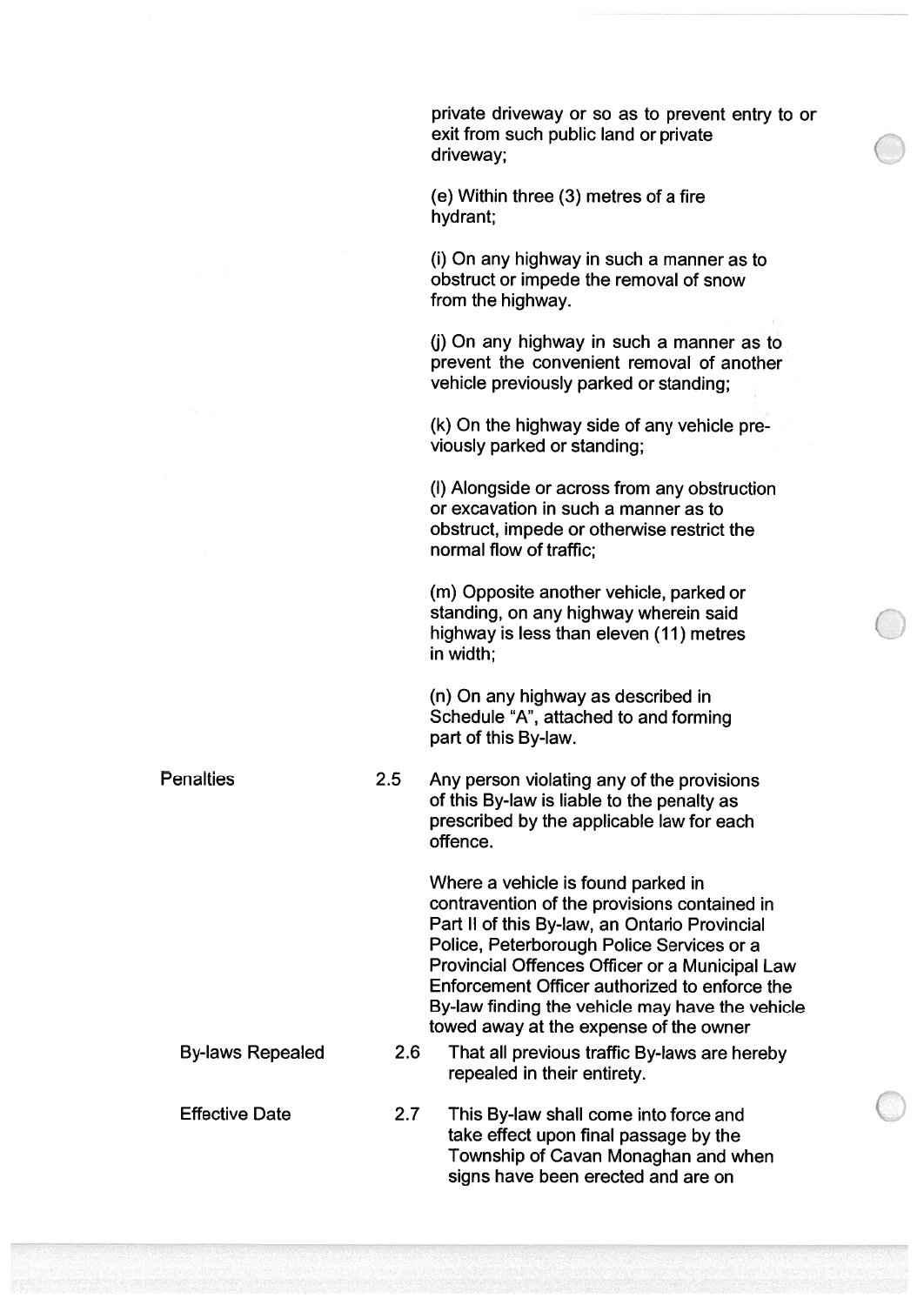display in compliance with the regulations of the Ministry of Transportation of Ontario.

That By-Law 2018-29 be repealed in its entirety.

Read a first, second and third time and passed this  $\sqrt{5}$   $\sqrt{5}$  day of  $\sqrt{4\rho}$ r $\sqrt{2}$ 2019.

 $H^{\gamma}$ 

Scott McFadden, Mayor Clerk

Althurs  $\mathcal{L}$ 

Elana Arthurs,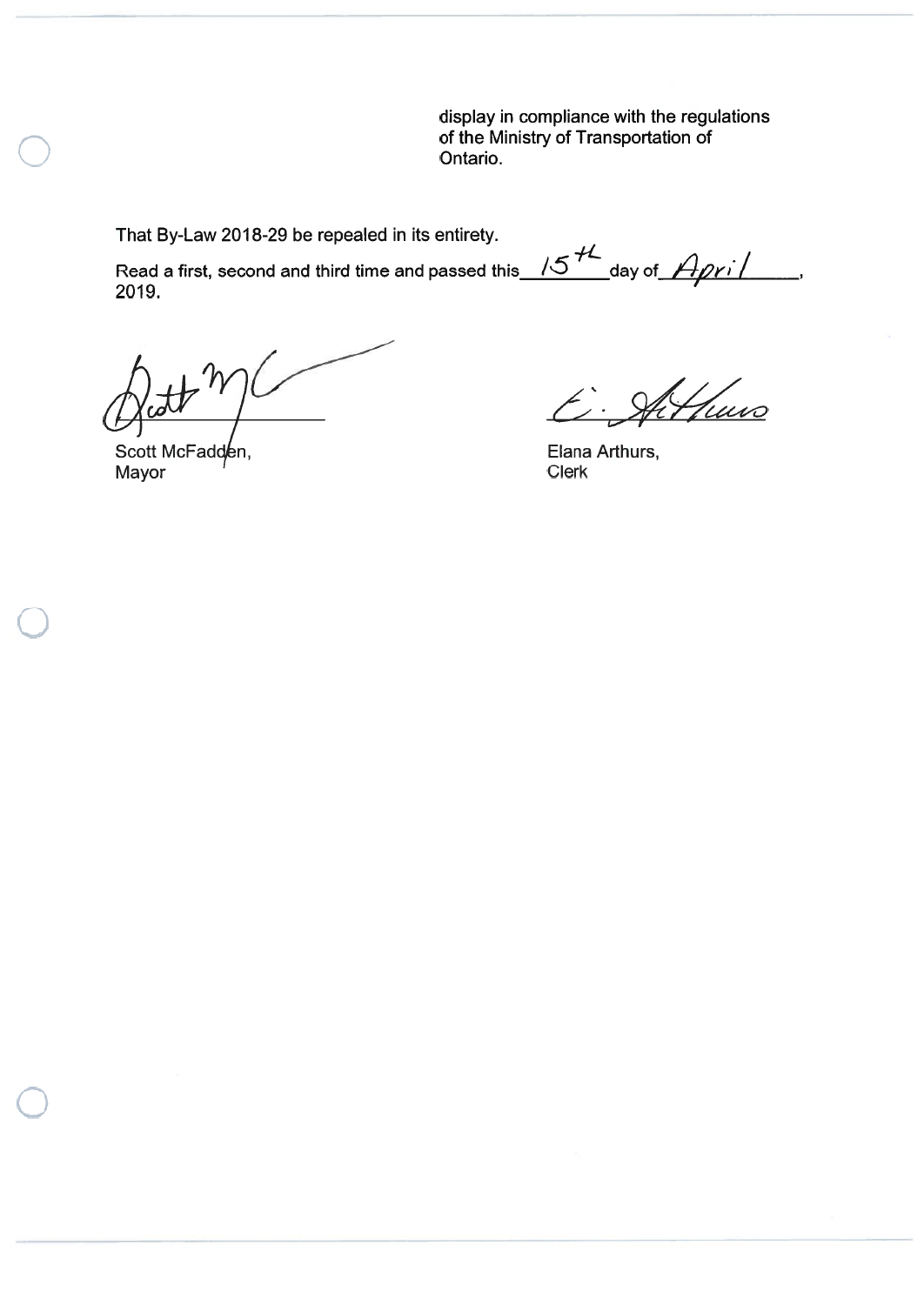## Schedule "A"

# No Stopping

When properly worded signs have been erected and are on display, no person shall park <sup>a</sup> vehicle on any of the highways or parts of highways hereinafter set out:

| <b>Anne Street</b>       | North Side – from Hay Street to Cavan Street<br>East Side – from Cavan Street to Frederick Street                                                                                                                                                      |
|--------------------------|--------------------------------------------------------------------------------------------------------------------------------------------------------------------------------------------------------------------------------------------------------|
| <b>Centre Street</b>     | North Side – from Union Street to a point 35 metres east of<br><b>Union Street</b><br>South Side - from Union Street to west limits of Centre Street                                                                                                   |
| <b>Distillery Street</b> | <b>West Side</b>                                                                                                                                                                                                                                       |
| <b>Duke Street</b>       | East Side – from King Street east to a point 58 metres south<br>of King Street East                                                                                                                                                                    |
| Needler's Lane           | North Side – from Allan Lane to Hay Street<br>South Side from Baxter Creek to a point 15 metres<br>west of Baxter Creek                                                                                                                                |
| <b>Frederick Street</b>  | South Side – from Anne Street to Main Street                                                                                                                                                                                                           |
| <b>Hay Street</b>        | West Side – entire side of street to Anne Street<br>East Side – from a point 50 metres south of King Street East<br>to Needler's Lane                                                                                                                  |
| <b>Huston Street</b>     | West Side – from King Street West to south limits of<br><b>Huston Street</b>                                                                                                                                                                           |
| <b>Lisa Court</b>        | Both Sides – within circle at south end of Lisa Court                                                                                                                                                                                                  |
| <b>Main Street</b>       | East Side – from a point 69 metres south of King Street<br><b>East to Charles Street</b><br>East Side – from Marshall Street to a point 67 metres<br>north of Frederick Street<br>East Side – from Frederick Street to the south limits of Main Street |
|                          | West side – from a point 48 metres south of King Street East<br>to a point 35 metres south of Charles Street<br>West Side – from a point 45 metres south of Marshall Street<br>to a point 30 metres north of Frederick Street                          |
| Needler's Lane           | East Side – from a point 27 metres south of Distillery Street<br>to a point 66 metres south of Distillery Street<br>West Side – from Distillery Street to a point 69 metres south<br>of Distillery Street                                              |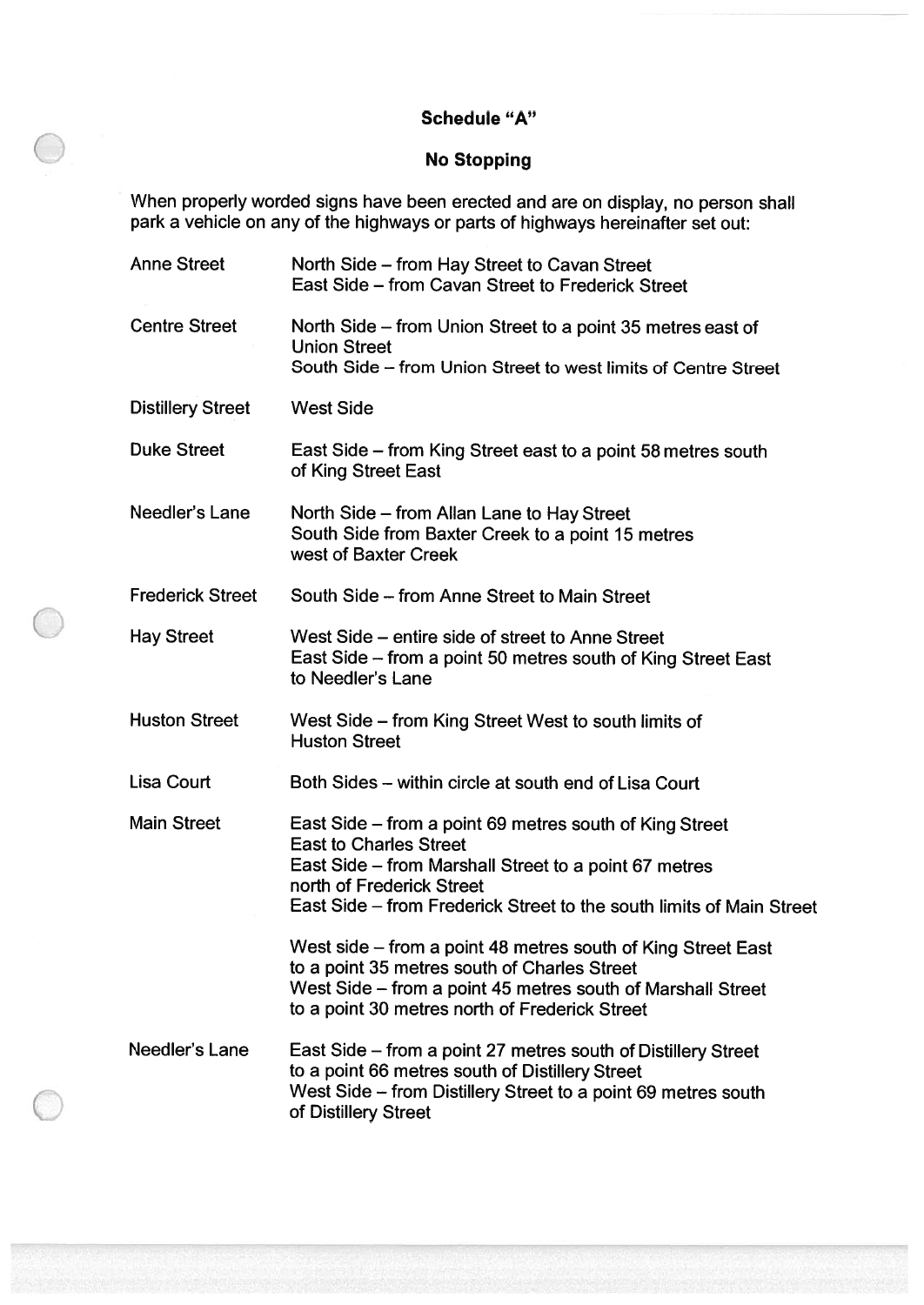| Queen Street        | West Side – from King Street West to the north limits of<br><b>Queen Street</b>      |
|---------------------|--------------------------------------------------------------------------------------|
| <b>Union Street</b> | West Side – from Centre Street to a point 50 metres south of<br><b>Centre Street</b> |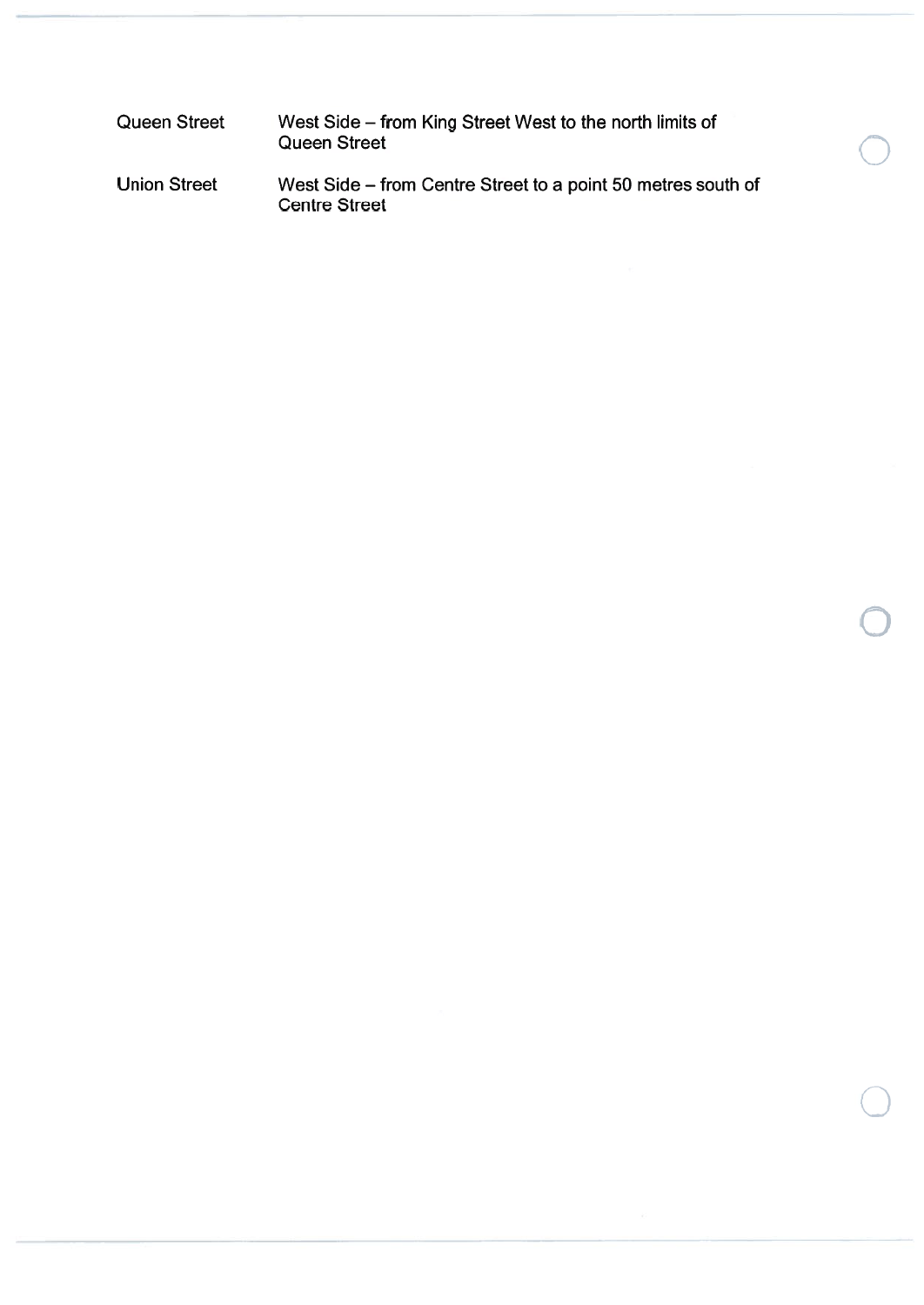# Schedule "B"

# Restricted Parking

1. Unless otherwise properly signed, no person shall park <sup>a</sup> vehicle on any highway for longer than four (4) hours or in such <sup>a</sup> manner as to impede snow removal.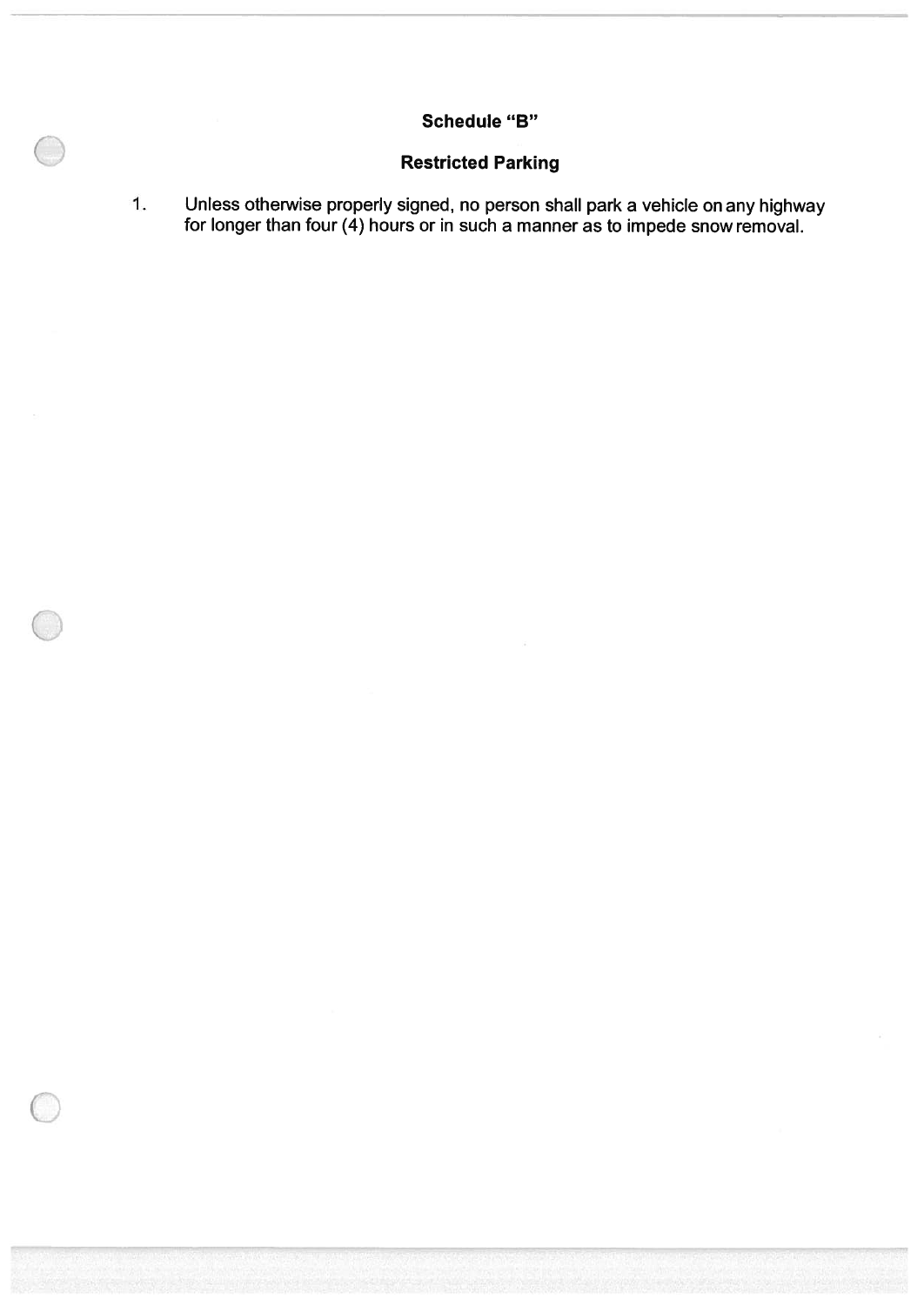## Schedule "C"

## Restricted Parking

When properly worded signs have been erected and are on display, no person shall park <sup>a</sup> vehicle on <sup>a</sup> highway or parts of highways hereinafter set out in excess of 15 (fifteen) minutes:

**Union Street** In Street  $\hskip1cm$  West Side – From a point 9 metres north of King Street West to a point 19 metres north of King Street West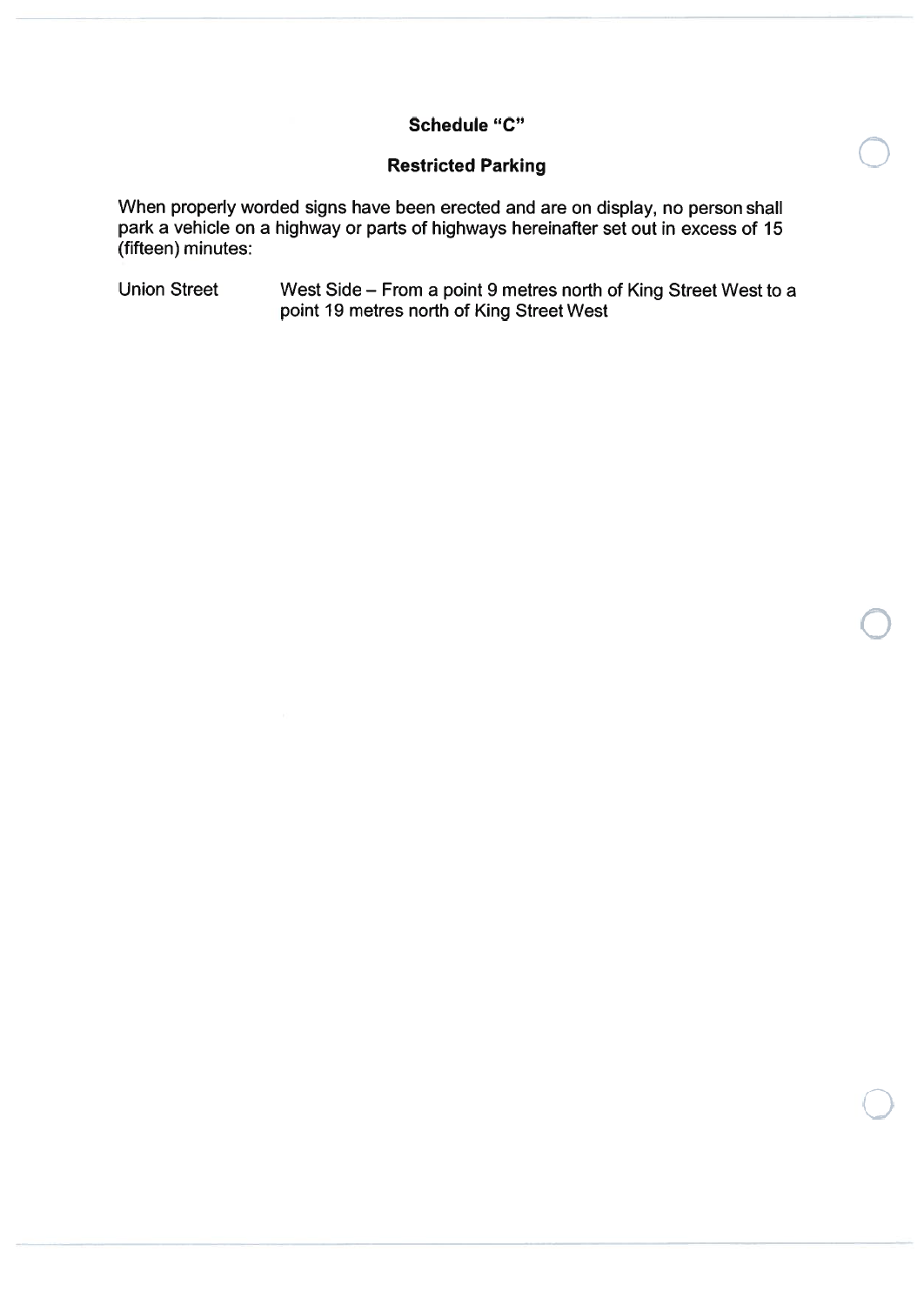## Schedule "D"

## Restricted Parking

When properly worded signs have been erected and are on display, no person shall park <sup>a</sup> vehicle on <sup>a</sup> highway or parts of highways hereinafter set out in excess of 2 (two) hours:

| <b>Hay Street</b>        | East Side – Between King Street East to a point 50 metres<br>south of King Street East                                                                                     |
|--------------------------|----------------------------------------------------------------------------------------------------------------------------------------------------------------------------|
| <b>Distillery Street</b> | West Side - Between King Street East and Needler's Lane<br>East Side – Between King Street East and the north<br>abutment of Baxter Creek Bridge                           |
| <b>Centre Street</b>     | South Side – Between Tupper Street and Union Street<br>North Side – Between Tupper Street and a point 35 metres<br>east of Union Street                                    |
| <b>Union Street</b>      | East Side – Between King Street West and Centre Street<br>West Side - Between a point 19 metres north of King Street<br>West and a point 50 metres south of Centre Street. |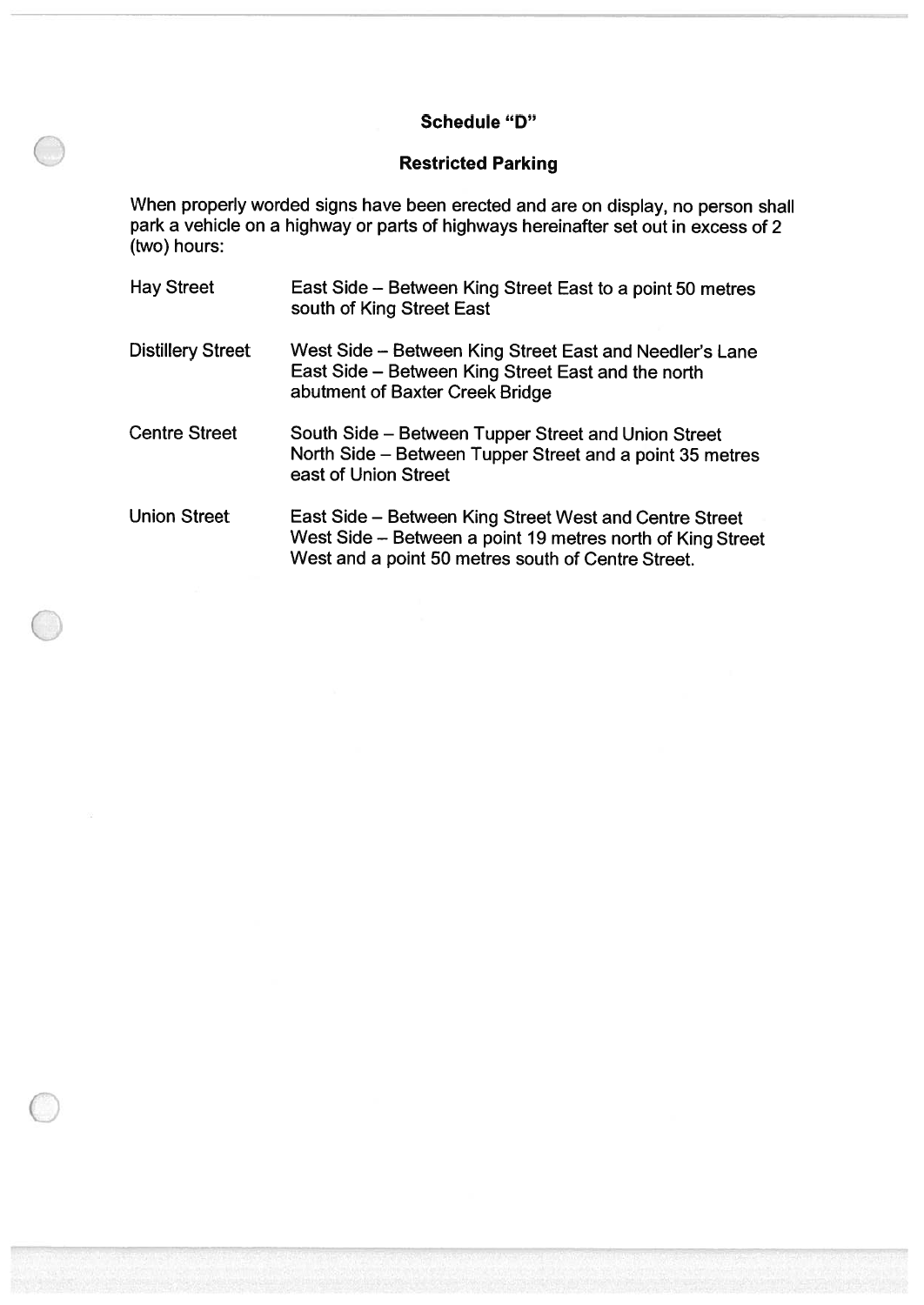## Schedule "E"

#### Providing for the Erection of Stop Signs at Intersections

The intersections on highways set out in Column 1 are designated as intersections where Stop signs shall be erected at the locations shown in Column 2.

#### Column 1: Intersection

McCamus ¼ Line & Eagleson Line McCamus ¼ Line & Carmel Line Brackenridge Dr. & Carmel Line Brackenridge Dr. & Deyell Line T-Way Dr. & Deyell Line Thorne Dr. & Deyell Line Thorne Dr. & Zion Line Bee Dr. & Deyell Line Ava Cr. & Deyell Line Carveth Dr. & Zion Line Elgar Dr. & Zion Line Elgar Ct. & Elgar Dr. White Birch Rd. & Elgar Dr. White Birch Rd. & White Birch Rd. Zion Line & Glamorgan Rd. Hutchison Dr. & Zion Line Dr.Hutch ison Dr. & Cedar Valley Rd. Hutchison Dr. & Cedar Cr. Hutchison Dr. & Larmer Line Dr.Hutchison Dr. &Glamorgan Rd. & Fallis Line Fallis Line &Fallis Line Fallis Line & Valleyview Dr. west side Southbound on Valleyview Dr. Fallis Line & Valleyview Dr. east side Valleyview Dr. Valleyview Dr. & Morningside P1. Morningside P1. Scout Cr. & Tapley ¼ Line Valley Rd. & Tapley ¼ Line Valley Rd. & Deer Ave. Valley Rd. & Acadia Ct. Valley Rd. & Pine Tree Cr. Pine Tree Cr. & Maple Tree Cr. Deer Ave. & Plains Circle Plains Circle & Plains Circle Tapley ¼ Line & Larmer Line Larmer Line & Deer Ave. Larmer Line & Valley Rd. Syer Line & Vista Cr. Tapley ¼ Line & Syer Line Syer Line & Highview Cr. Syer Line & Dranoel Rd. Dranoel Rd. & Dranoel Dr.

#### Column 2: Facing Traffic

Southbound on McCamus ¼ Line Northbound on McCamus ¼ Line Southbound on Brackenridge Dr. Northbound on Brackenridge Dr. Northbound on T-Way Dr. Southbound on Thorne Dr. Northbound on Thorne Dr. Northbound on Bee Dr. Southbound on Ava Cr. Southbound on Carveth Dr. Northbound on Elgar Dr. Westbound on Elgar Ct. Westbound on White Birch Rd. Eastbound on White Birch Rd. Westbound on Zion Line North and Southbound on Hutchison

Westbound on Cedar Valley Rd. Eastbound on Cedar Cr. North and Southbound on Hutchison

Northbound on Hutchison Dr.<br>Northbound on Glamorgan Rd. East and Westbound on

Southbound on Southbound on

Westbound on Scout Cr. Westbound on Valley Rd. Southbound on Deer Ave. Northbound on Acadia Ct. Eastbound on Pine Tree Cr. Northbound on Maple Tree Cr. Eastbound on Plains Circle Southbound on Plains Circle Westbound on Larmer Line Northbound on Deer Ave. Northbound on Valley Rd. Southbound on Vista Cr. East and Westbound on Syer Line Southbound on Highview Cr. Westbound on Syer Line Westbound on Dranoel Dr.

 $\bigcirc$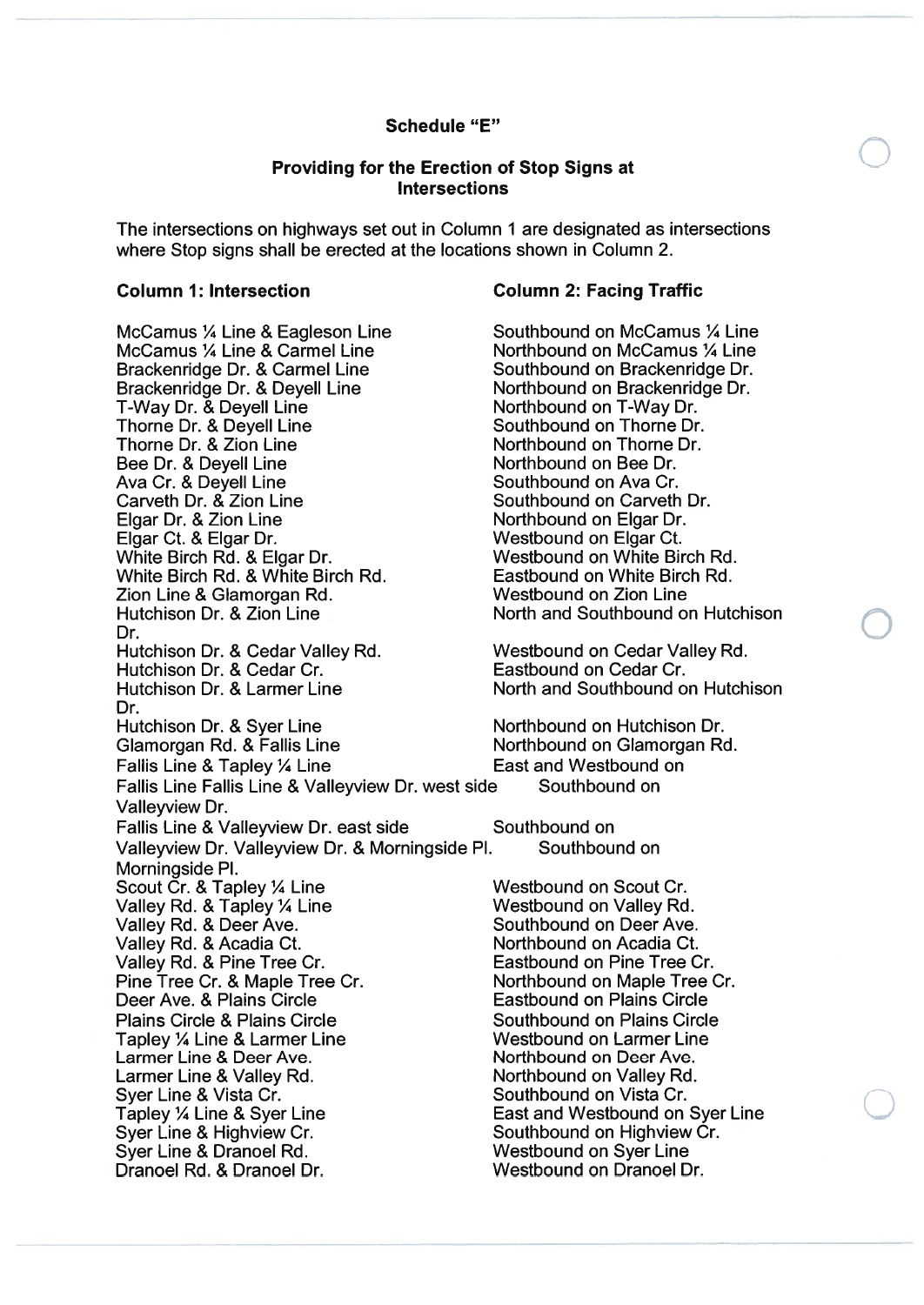Ford Dr. & Ford Cr. Moore Dr. & Moore Dr. Dranoel Rd. & Morton Line Morton Line & Tapley ¼ Line Dranoel Rd. & Sharpe Line Sharpe Line & Jack Lane Sharpe Line & Winslow 1/4 Line Sharpe Line & Cora Drive Sharpe Line & Howden ¼ Line Line Stewart Line & Cathcart Cr. Stewart Line & Preston Rd. Stewart Line & Howden ¼ Line Line Stewart Line & Winslow ¼ Line ¼ Line Stewart Line & Darling Cr. Darling Cr. & Darling Cr. Stewart Line & Jill Lane Hooton Dr. & Howden ¼ Line Line Hooton Dr. & Hooton Dr. Hooton Dr. & Fieldview Dr. Hooton Dr. & Preston Rd. Best Rd. & Hayes Line Bland Line & Jones ¼ Line Bland Line & Shields Dr. Jones ¼ Line & Hayes Line Bland Line & Albert St. Mt. Pleasant Rd. & High St. Mt. Pleasant Rd. & Albert St. Meadow Lane & Workman St. Kennedy Dr. & Rose Cr. Ashley Cr. & Cathcart Cr. Brewda Cres. & Kalman Drive Kalman Drive & Carmel Line Dufferin Street & Gravel Road Needler's Lane and Distillery St. Needler's Lane and Allen Lane Hay Street and Needler's Lane Anne Street & Prince Street Anne Street & Princess Street Anne Street & Cavan Street Anne Street & Frederick Street Anne Street & Frederick Street Frederick Street & Main Street Frederick Street & Main Street Main Street & Marshall St. Charles Street & Main St. Charles Street & Main St. Sowden Lane & Main St. Union St. & Centre Street Union St. & Manor Drive Brookside St. & Baxter Creek Ct. Burnham Ct. & McGuire Dr. Wing St. & Bank St. South Centennial Lane & Century Blvd.

Eastbound on Moore Dr. Westbound on Morton Line Northbound on Tapley ¼ Line Westbound on Sharpe Line Southbound on Jack Lane Westbound on Sharpe Line Northbound on Cora Dr. North and Southbound on Howden ¼ Northbound on Cathcart Cr. Southbound on Preston Rd. North and Southbound on Howden ¼ North and Southbound on Winslow Northbound on Darling Cr. Southbound on Darling Cr. Northbound on Jill Lane North and Southbound on Howden ¼ Westbound on Hooton Dr. Northbound on Fieldview Dr. Eastbound on Hooton Dr. Northbound on Best Rd. Southbound on Jones ¼ Line Northbound on Shields Dr. Northbound on Jones ¼ Line Northbound on Albert St. North and Southbound on High St. Southbound on Albert St. Westbound on Meadow Lane Westbound on Rose Cr. Eastbound on Ashley Cr. Westbound on Brewda Ores. Northbound on Kalman Drive Eastbound on Dufferin Street Northbound on Needler's Lane Southbound on Allen Lane Westbound on Needler's Lane Northbound on Prince Street Northbound on Princess Street Eastbound on Cavan Street Southbound on Anne Street Eastbound on Frederick Street Westbound on Frederick Street Eastbound on Frederick Street East and Westbound on Marshall St. Westbound on Charles Street Eastbound on Charles Street Westbound on Sowden Lane North and Southbound on Union St. All (4) Way Stop Northbound on Baxter Creek Ct. Southbound on Burnham Ct. Westbound on Wing St. Southbound on Century Blvd.

Eastbound on Ford Cr.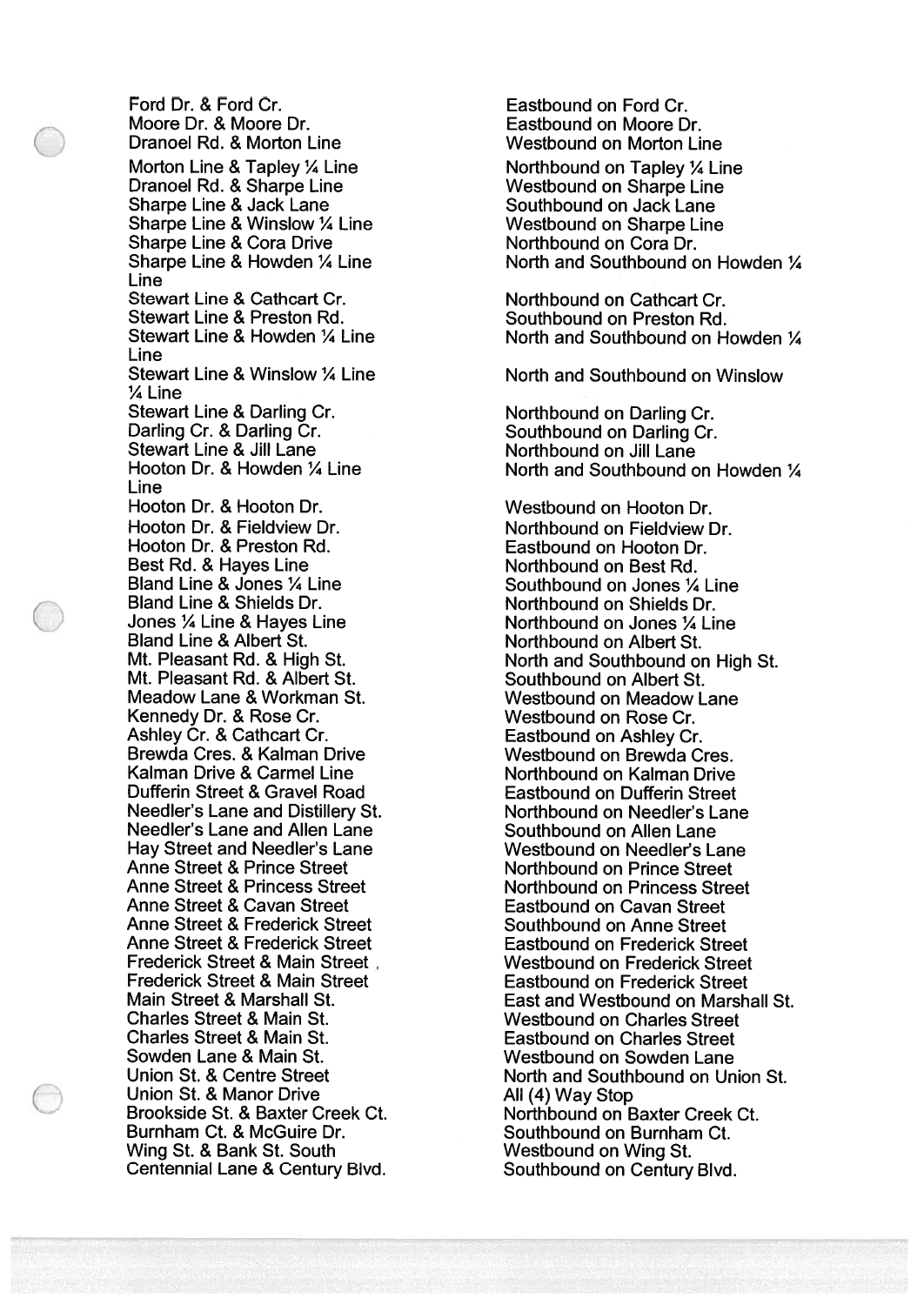Century Blvd. & Nina Court Bartlett Rd. & Whiffield Rd. Maplehill Court & Maplehill Drive Campbell Avenue & Longview Drive Campbell Ave

Filman Crescent & Longview Drive Campbell Avenue & Campbell Avenue Whittington Drive & Dobbin Road Drive Whittington Drive & Elmdale Road Drive Davis Road & Stewart Line Davis Road & Maple Grove Road Maple Grove Road & Preston Road Road Elmdale Road & Brown Line Brown Line & Elmdale Road Worboy Ct & Beardsmore Road Carolyn Street & Johnston Dr. Skiview Dr. & Hillview Dr.

Northbound on Century Blvd. Southbound on Bartlett Rd Eastbound on Maplehill Court East & Westbound on

Eastbound on Filman Crescent Southbound on Campbell Ave East & Westbound on Whittington East & Westbound on Whittington Southbound on Davis Road Northbound on Davis Road Westbound on Maple Grove Southbound on Elmdale Road East & Westbound on Brown Line Eastbound on Worboy Northbound on Carolyn Street Westbound on Skiview Dr.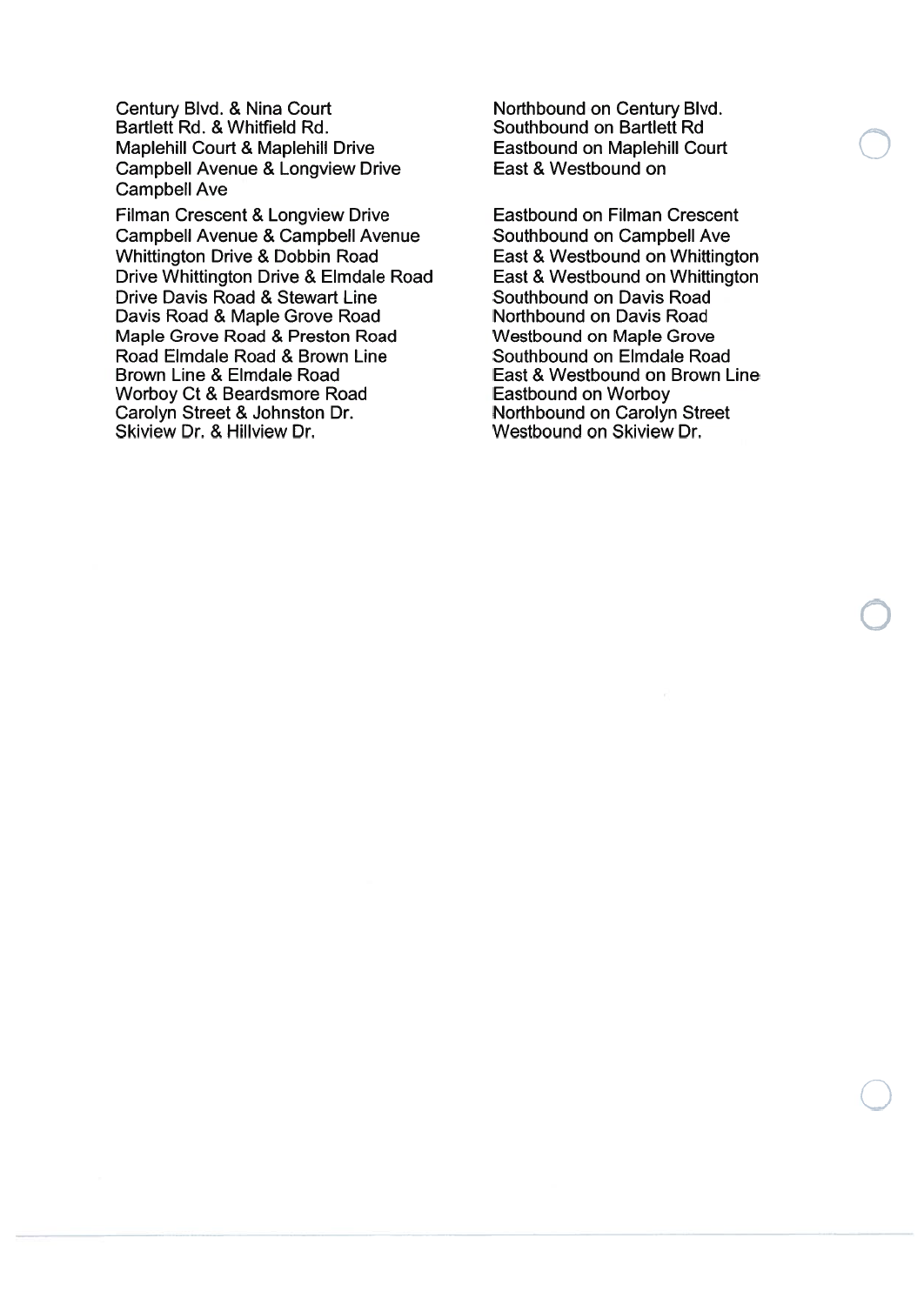# Schedule "F"

## 15 KMH Speed Limit

When properly worded signs have been erected and are on display, no person shall drive a motor vehicle at a rate of speed greater than 15 kilometres per hour as hereinafter set out:

| <b>Highway</b> | <b>From</b>         | Τo  |
|----------------|---------------------|-----|
| Mervin Line    | <b>Airport Road</b> | End |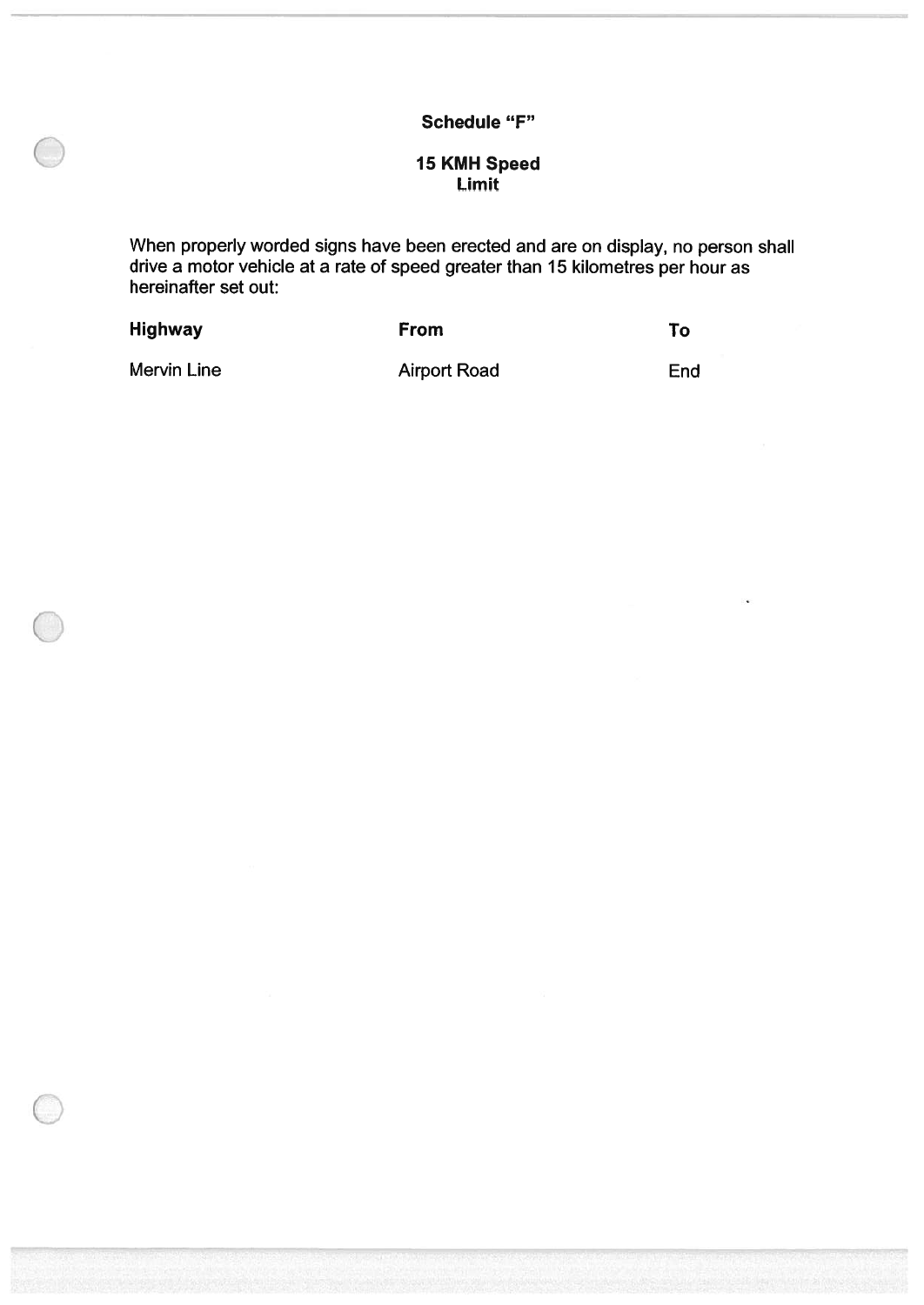#### Schedule "G"

## 40 KMH Speed Limit

When properly worded signs have been erected and are on display, no person shall drive a motor vehicle at <sup>a</sup> rate of speed greater than 40 kilometres per hour as hereinafter set out:

| Highway                     | <b>From</b>              | Т٥                       |
|-----------------------------|--------------------------|--------------------------|
| Ford Drive<br>Ford Crescent | Highway 7A<br>Highway 7A | End<br><b>Ford Drive</b> |
| <b>Highview Crescent</b>    | <b>Syer Line</b>         | End                      |
| Carveth Drive               | <b>Zion Line</b>         | Huston                   |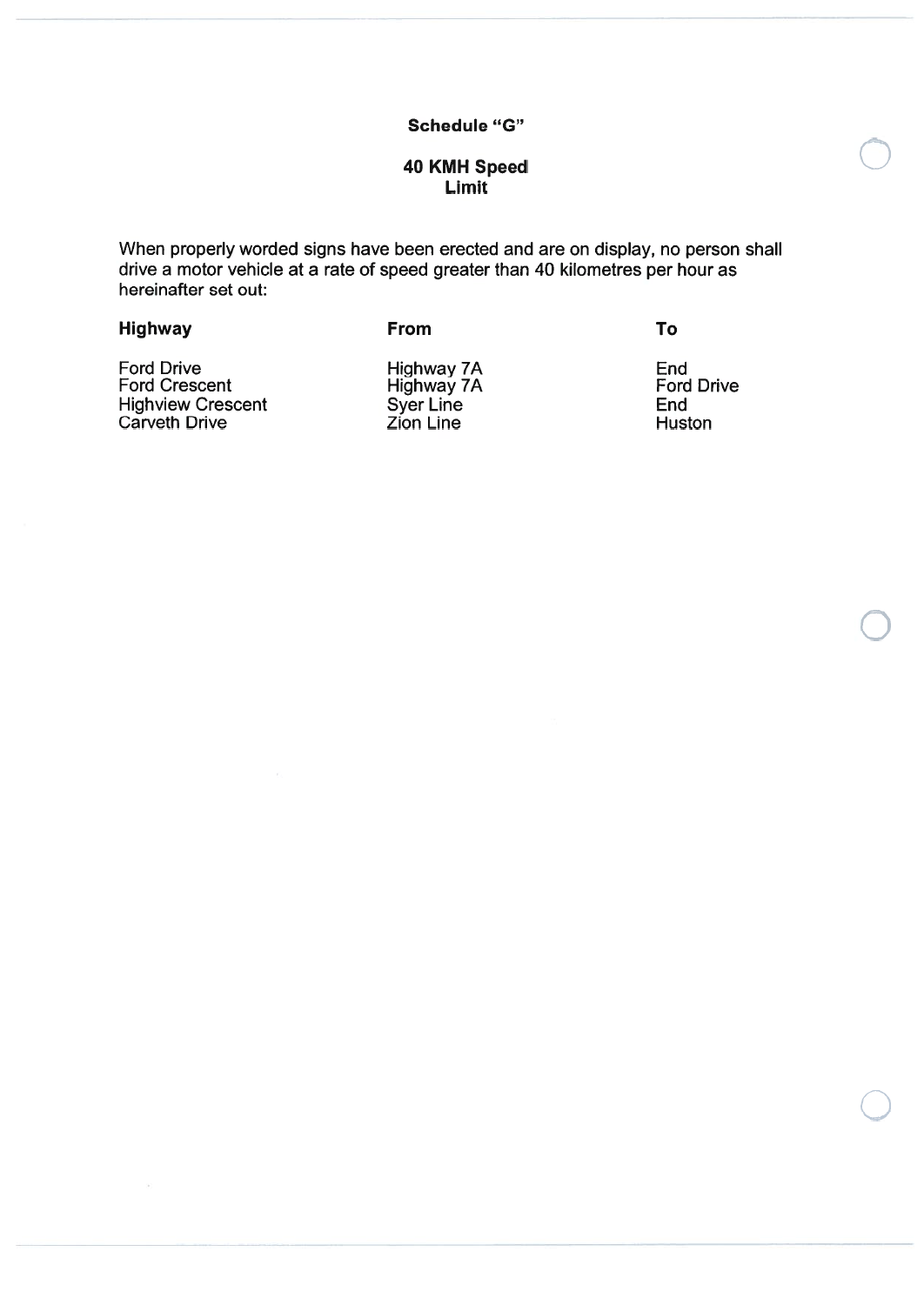#### Schedule "H"

#### 50 KMH Speed Limit

When properly worded signs have been erected and are on display, no person shall drive <sup>a</sup> motor vehicle at <sup>a</sup> rate of speed greater than 50 kilometres per hour as hereinafter set out:

#### Highway From To

Carmel Line County Rd. 28 1150 meters westerly<br>
Edgewood Park Drive Mount Pleasant Road End<br>
Preston Road Maple Grove Road Stewart Line Hooton Drive **Preston Road** 650 meters westerly<br>
Larmer Line **France Community Community 1300** metres easterly **Larmer Line** Tapley 1/4 Line Cedar Valley Road Hutchison Drive<br>
Hutchison Drive 100 metres north of

Scout Crescent<br>Plains Circle Valley Road Tapley 1/4 Line<br>Acadia Court Calley Road

Clifford Line Hwy 7 End Campbell Avenue Longview Drive East end

Maple Grove Road Stewart Line Fallis Line Syer Line<br>Hutchison Drive County Rd. 28 Cedar Valley Road<br>Highway 7 Morton Line **Highway 7** 500 metres westerly<br>
Sharpe Line County Rd. 10 500 metres easterly Sharpe Line County Rd. 10 1200 metres easterly<br>
Sharpe Line County Rd. 10 700 metres westerly Tapley 1/4 Line **End** Deer Avenue End Pine Tree Crescent Valley Rd. Crescent End<br>
Maple Tree Crescent Pine Tree Crescent End Maple Tree Crescent Pine Tree Crescent End Acadia Court Valley Road End Valleyview Drive Fallis Line Fallis Line Morningside Place Valleyview Drive End White Birch Road Elgar Drive End. Kennedy Drive Mount Pleasant Road End Rose Crescent **Kennedy Drive** End Workman Street Mount Pleasant Road Mill Street Meadow Lane Workman Street End High Street **Mill Street** End<br>
Mill Street **End**<br>
Workman Street High Mill Street **Mill Street** Workman Street High Street<br>Albert Street **Mount Pleasant Road** Bland Line Mount Pleasant Road Bland Line Rothesay Avenue Lansdowne Street End Ashley Cres. Cathcart Cres. End

Dobbin Road Whittington Drive 1.2 km to city limits Whittington Drive **Rosemount Gardens** 3.2 Easterly<br>
Davis Road **Carlo Stewart Line** Maple Grove Davis Road Stewart Line Maple Grove Road<br>
Elmdale Road Stewart Monaghan Brown Line North Monaghan Brown Line Brown Line **Hwy 7** Airport Road Beardsmore Road Airport Road Worboy Court<br>
Johnston Drive Worboy Court City Limits Johnston Drive **Worboy Court** City Limits<br>
Whitfield Road County Road 28 End Whitfield Road **County Road 28** End<br>Bartlett Road **Moncrief Line** Whit **Moncrief Line Whitfield Road** Longview Drive Sherbrooke St. W. End

1300 metres easterly 700 metres southerly 700 metres westerly **Larmer Line** Syer Line County Rd. 10 100 metres west of the Municipal address 888 Syer Line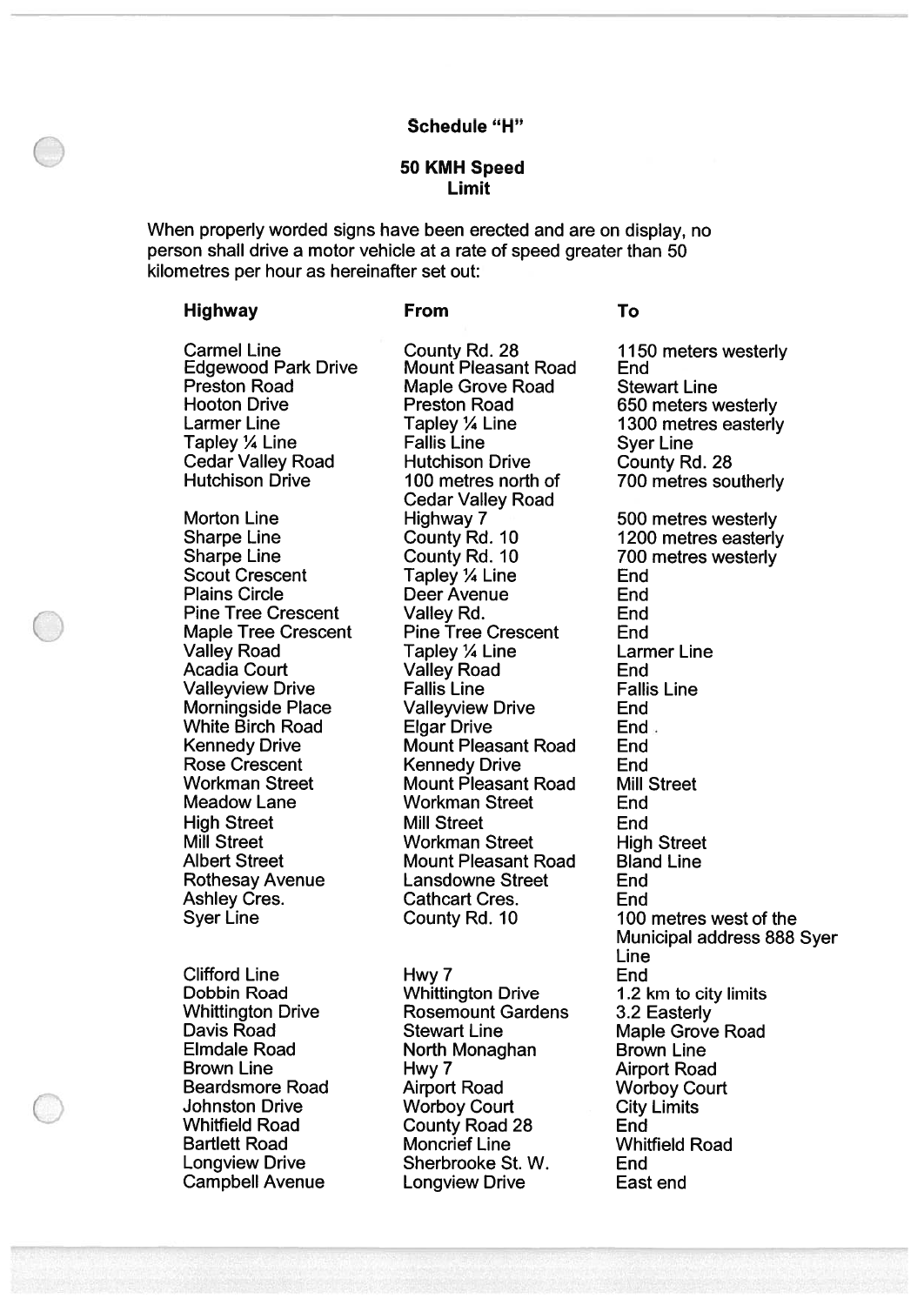Filman Crescent Carolyn Street Beardsmore Road End<br>
Worboy Court Beardsmore Road End Brown LineBrown Line **Airport Road**<br>
Maplehill Drive **East Sherbrooke** Maplehill Drive Sherbrooke Street End<br>
Maplehill Court Maplehill Drive End Deer Avenue**Elgar Court** Kalman DriveBrewda CourtSkiview Drive Hillview**Miller Street** King George Street Elizabeth StreetPoplar Plains Drive County Road 10<br>Cavan Woods Drive County Road 10 Cavan WoodsCavan Woods Drive County Road 10 Fallingbrook Drive<br>
Fallingbrook Drive Poplar Plains Drive Cavan Woods Mount Pleasant Road **Blue Jay Street** Alexander DriveJill Lane**Fieldview Drive Huston Street**  Street Millbrook WardSunset Drive

Campbell Avenue Longview Drive Campbell Avenue<br>
Filman Crescent Longview Drive Longview Drive **Longview Drive Long**<br>Beardsmore Road End **Beardsmore Road End<br>Airport Road East end** Maplehill Drive **End**  Larmer LineLarmer Line Valley Road<br>Elgar Drive End Carmel Line Kalman Drive EndHillview Drive **End** County Road 10 End<br>
County Road 10 Elizabeth Street Miller Street King George<br>
County Road 10 Fallingbrook Drive Poplar Plains Drive Queen Mary Street High Street<br>
Queen Mary Street Alexander Drive Queen Mary Street Alex<br>Blue Jav Street End e Blue Jay Street End Stewart LineHooton Drive **End** Highway 7A End

 End End<sup>r</sup>d limits Carveth Drive

Alt Highways within the Millbrook Ward.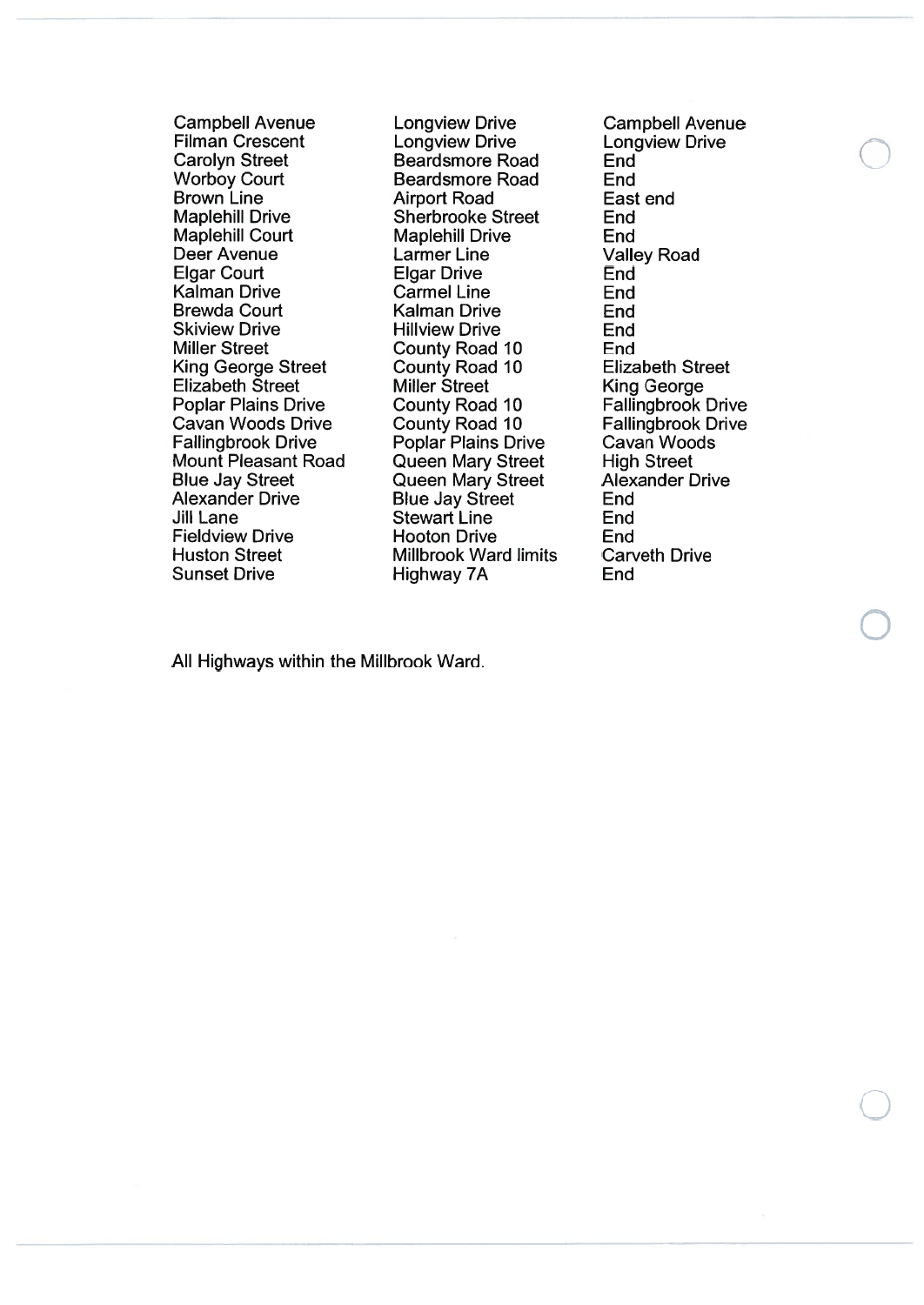## Schedule "I"

## 60 KMH Speed Limit

When properly worded signs have been erected and are on display, no person shall drive a motor vehicle at a rate of speed greater than 60 kilometres per hour as hereinafter set out:

| Highway                  | <b>From</b>           | To                     |
|--------------------------|-----------------------|------------------------|
| <b>Stewart Line</b>      | County Rd. 10         | <b>Preston Road</b>    |
| <b>Stewart Line</b>      | County Rd. 10         | 700 metres westerly    |
| <b>Wilson Line</b>       | 1100 metres west of   | 800 metres westerly    |
|                          | County Rd. 10         |                        |
| <b>Darling Crescent</b>  | <b>Stewart Line</b>   | End                    |
| Jack Lane                | <b>Sharpe Line</b>    | End                    |
| <b>Vista Crescent</b>    | <b>Syer Line</b>      | End                    |
| <b>Elgar Drive</b>       | <b>Zion Line</b>      | End                    |
| <b>Bee Drive</b>         | <b>Deyell Line</b>    | End                    |
| <b>Ava Crescent</b>      | <b>Deyell Line</b>    | End                    |
| <b>T-Way Drive</b>       | <b>Deyell Line</b>    | End                    |
| <b>Carmel Crescent</b>   | County Rd. 10         | End                    |
| <b>Zion Line</b>         | County Rd. 28         | 800 metres westerly    |
| <b>Sharpe Line</b>       | Highway 7             | Howden 1/4 Line        |
| <b>Cathcart Crescent</b> | <b>Stewart Line</b>   | Hwy 7                  |
| <b>Deyell Line</b>       | <b>County Road 10</b> | <b>Hutchison Drive</b> |
| <b>Bland Line</b>        | Jones 1/4 Line        | 400 metres easterly    |
| <b>Bland Line</b>        | Jones 1/4 Line        | 300 metres westerly    |
| Jones 1/4 Line           | <b>Bland Line</b>     | 300 metres northerly   |
| Syer Line                | Tapley 1/4 Line       | 100 metres west of the |
|                          |                       | Municipal address 888  |
|                          |                       | <b>Syer Line</b>       |
| <b>Carmel Line</b>       | County Rd. 10         | <b>Westerly Limit</b>  |
|                          |                       |                        |
| Howden 1/4 Line          | <b>Stewart Line</b>   | <b>Sharpe Line</b>     |
|                          |                       |                        |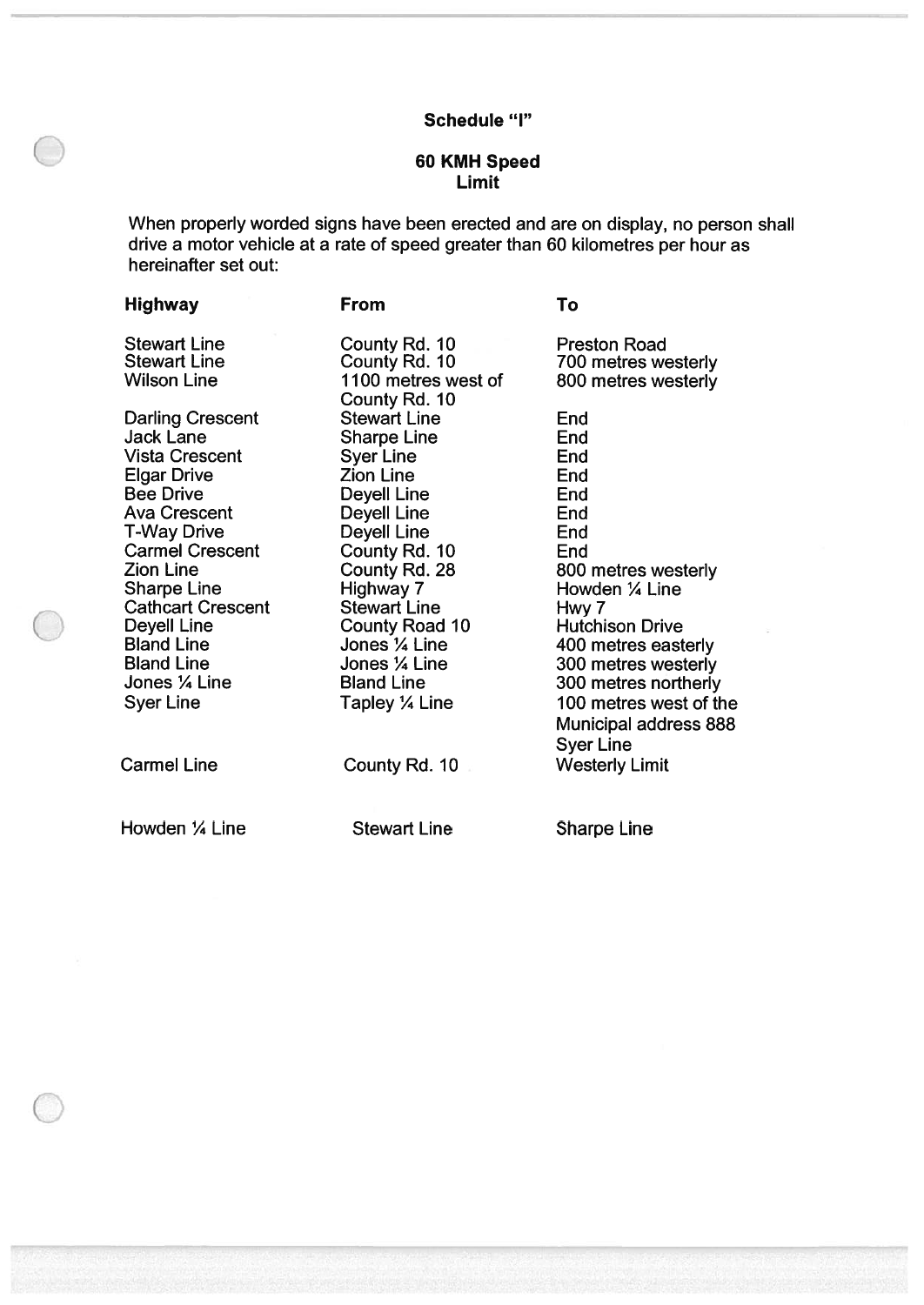## Schedule "J"

# Heavy Vehicles Restricted

| Road                            | <b>Section</b>                                                               | <b>Restricted</b><br><b>Hours</b> |
|---------------------------------|------------------------------------------------------------------------------|-----------------------------------|
| Cathcart Cr.                    | <b>From Stewart Line</b><br>to Highway 7                                     | At all times                      |
| Dobbin Road                     | From limits of City of<br>Peterborough to<br>Dobbin Road south               | At all times                      |
| <b>Elmdale Road</b>             | From Brown Line to<br>South entrance to<br><b>Sysco Food Terminal</b>        | At all times                      |
| Whittington Dr.                 | From limits of City<br>of Peterborough<br>west to Dobbin                     | At all times                      |
| <b>Whitfield Road</b>           | <b>Bartlett</b><br>Road/Whitfield<br>Landing Intersection<br>to the east end | At all times                      |
| <b>Brown Line</b>               | From Hwy. 7<br>to Airport<br>Road                                            | At all times                      |
| <b>Preston Road</b>             | Maple Grove Road<br>to Stewart Line                                          | At all times                      |
| <b>Brown Line</b>               | Hwy 7 to Airport Road                                                        | At all times                      |
| Davis Road<br>1.4 km Northbound | <b>From Stewart Line</b>                                                     | At all times                      |
| <b>Preston Road</b>             | Maple Grove Road<br>to Stewart Line                                          | At all times                      |
| <b>Brown Line</b>               | Hwy 7 to Airport Road                                                        | At all times                      |
| <b>Whittington Drive</b>        | East of 2085 Whittington<br>Drive to End                                     | At all Times                      |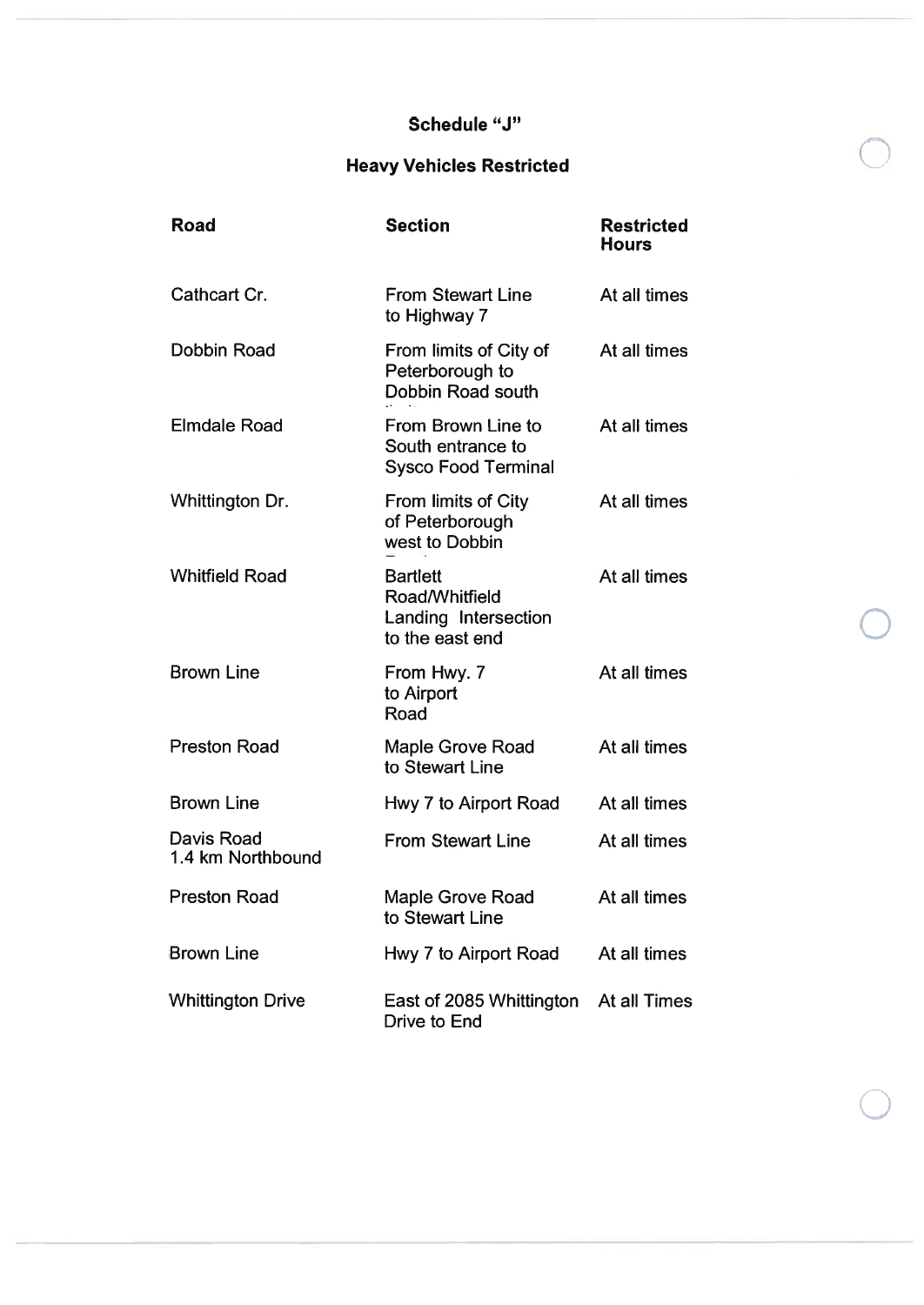# Schedule "K"

# No Parking

When properly worded signs have been erected and are on display, no person shall park <sup>a</sup> vehicle on the street identified excep<sup>t</sup> as permitted herein;

| <b>Highway</b>                                                               | From                                  | To                                                      |
|------------------------------------------------------------------------------|---------------------------------------|---------------------------------------------------------|
| <b>Brookside Street</b>                                                      | <b>Tupper Street</b>                  | 400 metres west of Tupper                               |
| Street North Side - January 1 - June 30<br>South Side - July 1 - December 31 |                                       |                                                         |
| <b>Brookside Street</b>                                                      | Driveway of 97<br>97 Brookside Street | 6 metres East of Driveway at<br><b>Brookside Street</b> |
| <b>Cedar Crescent</b>                                                        | <b>Hutchinson Drive</b>               | End of Cedar Crescent on the<br>South East side         |